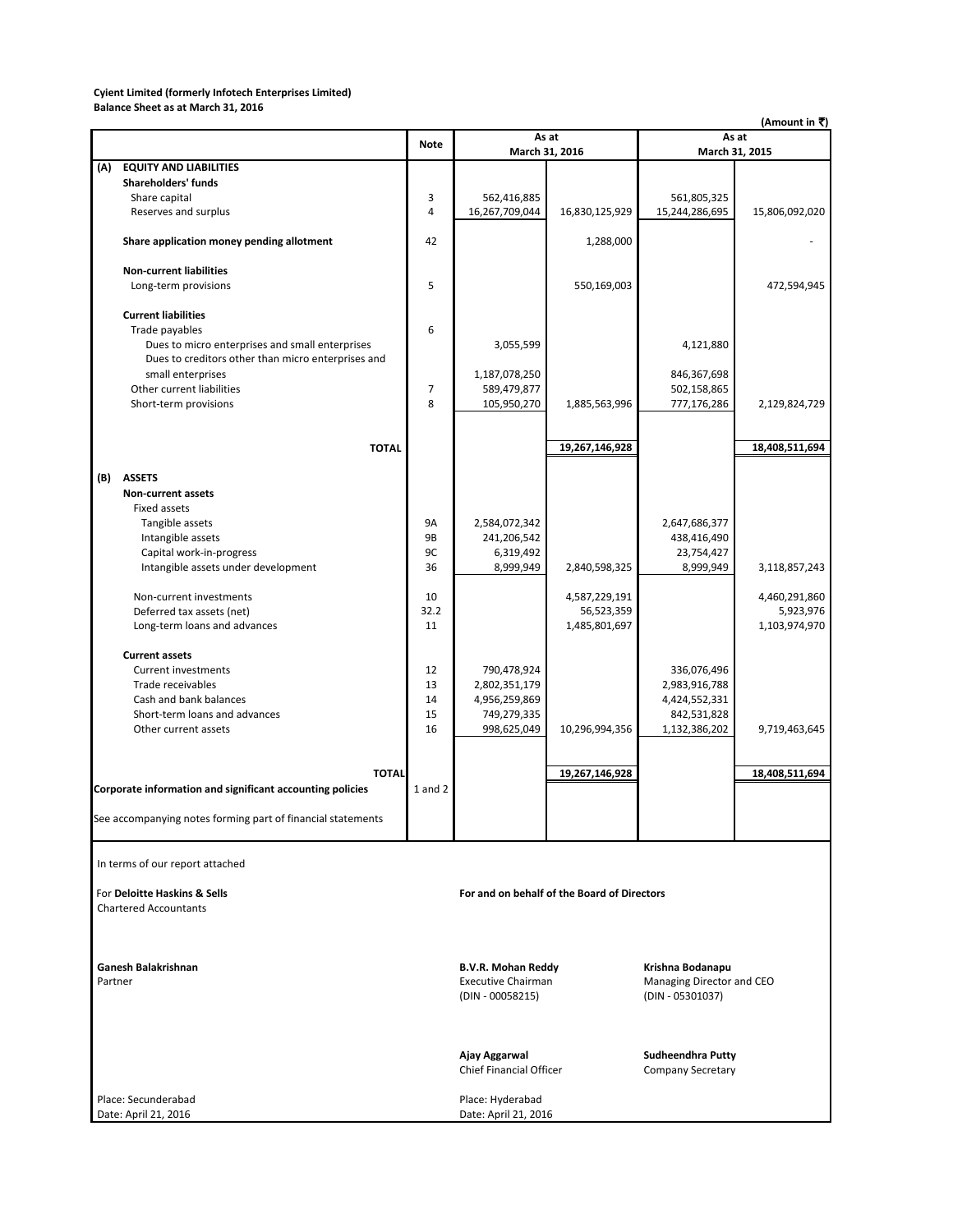# **Cyient Limited (formerly Infotech Enterprises Limited) Statement of Profit and Loss for the year ended March 31, 2016**

|                                                                    |             |                    | (Amount in ₹)      |
|--------------------------------------------------------------------|-------------|--------------------|--------------------|
|                                                                    | <b>Note</b> | For the year ended | For the year ended |
|                                                                    |             | March 31, 2016     | March 31, 2015     |
| <b>INCOME</b>                                                      |             |                    |                    |
| Revenue from operations                                            |             |                    |                    |
| Income from services                                               |             | 12,455,620,209     | 12,940,137,647     |
| Other income (net)                                                 | 17          | 1,134,937,830      | 1,029,322,771      |
| <b>TOTAL INCOME</b>                                                |             | 13,590,558,039     | 13,969,460,418     |
| <b>EXPENSES</b>                                                    |             |                    |                    |
| Employee benefits expense                                          | 18          | 6,303,128,894      | 6,439,413,053      |
| Operating, administration and other expenses                       | 19          | 3,652,440,434      | 3,476,409,497      |
| Finance costs                                                      | 20          | 2,277,910          | 5,123,862          |
| Depreciation and amortisation expense                              | 9D          | 688,048,943        | 618,053,423        |
| <b>TOTAL EXPENSES</b>                                              |             | 10,645,896,181     | 10,538,999,835     |
|                                                                    |             |                    |                    |
|                                                                    |             |                    |                    |
| Profit before exceptional item and tax                             |             | 2,944,661,858      | 3,430,460,583      |
| <b>Exceptional item</b>                                            | 43          | 71,629,096         |                    |
| Profit after exceptional item and before tax                       |             | 2,873,032,762      | 3,430,460,583      |
| <b>Tax expense</b>                                                 |             |                    |                    |
| (a) Current tax                                                    |             | 614,516,520        | 707,603,747        |
| (b) Tax pertaining to earlier years                                | 32.3        |                    | 1,321,761          |
| (c) MAT credit entitlement                                         | 32.4        | (30, 312, 167)     | (2,009,229)        |
| (d) Deferred tax (net)                                             | 32.2        | (45, 675, 899)     | 11,955,005         |
| Profit for the year                                                |             | 2,334,504,308      | 2,711,589,299      |
| <b>Earnings per share</b>                                          |             |                    |                    |
| (Equity shares, par value of ₹ 5 each)                             | 31          |                    |                    |
| - Basic                                                            |             | 20.76              | 24.17              |
| - Diluted                                                          |             | 20.73              | 24.09              |
| Weighted average number of equity shares                           |             |                    |                    |
| - Basic                                                            |             | 112,442,098        | 112,182,127        |
| - Diluted                                                          |             | 112,637,613        | 112,578,995        |
| Corporate information and significant accounting<br>policies       | $1$ and $2$ |                    |                    |
| See accompanying notes forming part of the financial<br>statements |             |                    |                    |
| In terms of our report attached                                    |             |                    |                    |

terms of our report attached

 For **Deloitte Haskins & Sells** Chartered Accountants

**Ganesh Balakrishnan B.V.R. Mohan Reddy Krishna Bodanapu**

**For and on behalf of the Board of Directors**

(DIN - 00058215) (DIN - 05301037)

Partner **Executive Chairman** Managing Director and CEO

**Ajay Aggarwal Sudheendhra Putty**

Place: Secunderabad Place: Hyderabad Date: April 21, 2016 Date: April 21, 2016

Company Secretary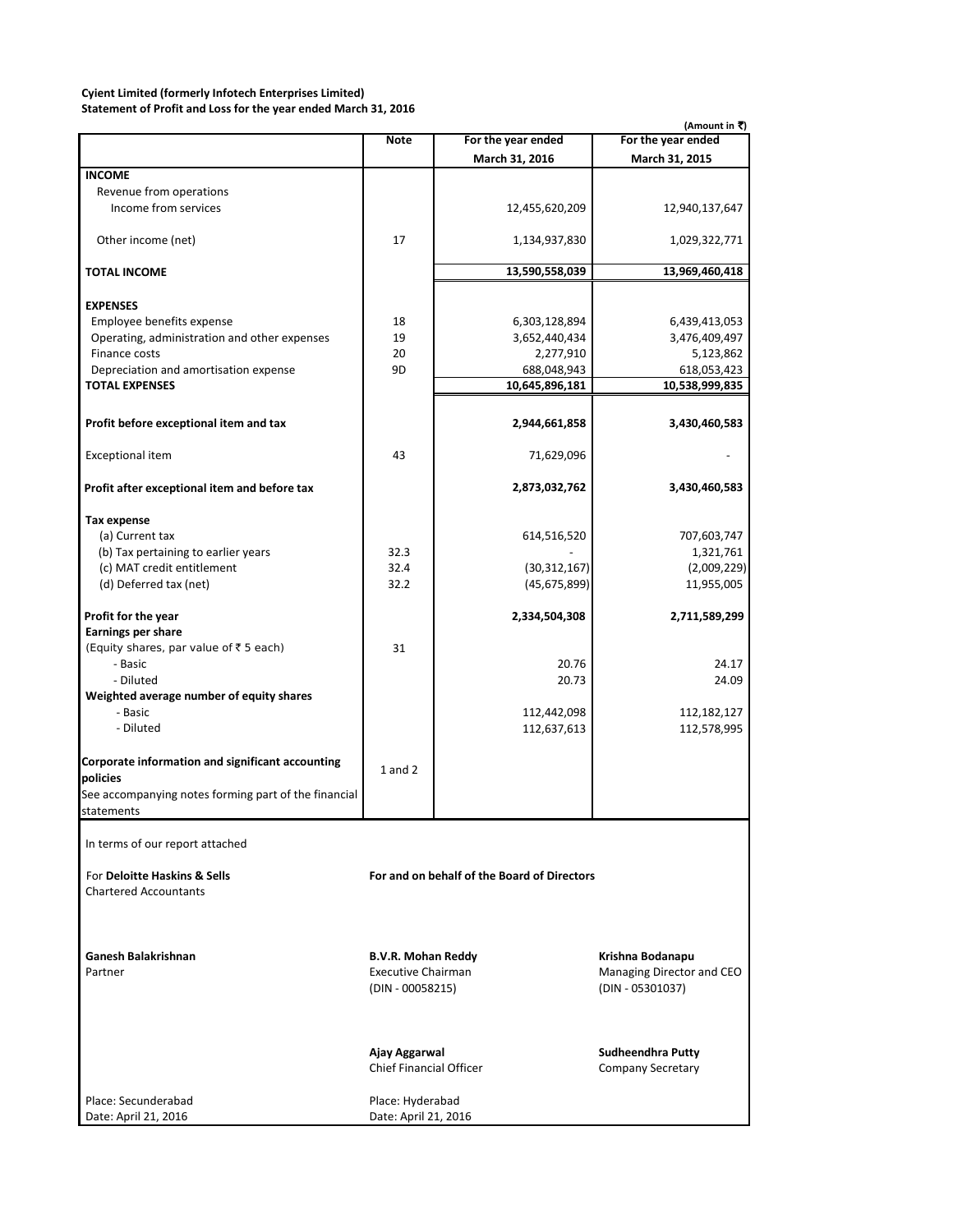| <b>Note</b> |                                                                          | As at March 31, 2016    |               | As at March 31, 2015    |               |  |  |
|-------------|--------------------------------------------------------------------------|-------------------------|---------------|-------------------------|---------------|--|--|
|             |                                                                          | <b>Number of shares</b> | in ₹          | <b>Number of shares</b> | in ₹          |  |  |
| 3           | Share capital                                                            |                         |               |                         |               |  |  |
|             | <b>Authorised capital</b>                                                |                         |               |                         |               |  |  |
|             | Equity shares of ₹5 each (Refer Note 40)                                 | 270,000,000             | 1,350,000,000 | 270,000,000             | 1,350,000,000 |  |  |
|             |                                                                          |                         | 1,350,000,000 |                         | 1,350,000,000 |  |  |
|             | Issued, subscribed and fully paid-up capital<br>Equity shares of ₹5 each | 112,483,377             | 562,416,885   | 112,361,065             | 561,805,325   |  |  |
|             |                                                                          |                         | 562,416,885   |                         | 561,805,325   |  |  |
|             |                                                                          |                         |               |                         |               |  |  |

**Notes:**

## **a. Reconciliation of the number of shares and amount outstanding at the beginning and at the end of the year:**

| <b>Particulars</b>                                           | For the year ended March 31, 2016 |             | For the year ended March 31, 2015 |             |  |
|--------------------------------------------------------------|-----------------------------------|-------------|-----------------------------------|-------------|--|
|                                                              | <b>Number of shares</b>           | in ₹        | <b>Number of shares</b>           | in ₹        |  |
| <b>Equity shares</b>                                         |                                   |             |                                   |             |  |
| Opening balance                                              | 112,361,065                       | 561,805,325 | 111,964,613                       | 559,823,065 |  |
| Equity shares allotted pursuant to exercise of stock options | 122,312                           | 611.560     | 396.452                           | 1,982,260   |  |
| <b>Closing balance</b>                                       | 112,483,377                       | 562,416,885 | 112,361,065                       | 561,805,325 |  |

#### **b. Rights, preferences and restrictions attached to equity shares:**

The Company has only one class of equity shares having a par value of ₹ 5 per share. Each holder of equity shares is entitled to one vote per share. The dividend proposed by the Board of Directors is subject to approval of the shareholders in the ensuing Annual General Meeting, except in case of interim dividend. In the event of liquidation, the equity shareholders are eligible to receive the remaining assets of the Company in proportion to their shareholding.

#### **c. Details of shares held by each shareholder holding more than 5% of aggregate equity shares:**

|                                         | As at March 31, 2016         |        | As at March 31, 2015    |        |  |
|-----------------------------------------|------------------------------|--------|-------------------------|--------|--|
| Name of the share holder                | %<br><b>Number of shares</b> |        | <b>Number of shares</b> | %      |  |
|                                         | held                         |        | held                    |        |  |
| <b>BVR Mohan Reddy</b>                  | 14.614.888                   | 12.99% | 14,597,366              | 12.99% |  |
| Carrier International Mauritius Ltd     | 15,292,960                   | 13.60% | 15.292.960              | 13.61% |  |
| <b>First Carlyle Ventures Mauritius</b> | 11,099,416                   | 9.87%  | 11,099,416              | 9.88%  |  |
| <b>B</b> Sucharitha                     | 6.541.200                    | 5.82%  | 6.541.200               | 5.82%  |  |
|                                         |                              |        |                         |        |  |

## **d. Aggregate number and class of shares allotted as fully paid up by way of bonus shares during 5 years immediately preceding the Balance Sheet date:**

As at March 31, 2016 - 55,552,348 (March 31, 2015 - 55,552,348) equity shares of ₹5 each as fully paid-up by way of bonus shares by capitalising free reserves of the Company during the 5 years immediately preceeding the said dates (Refer Note 35.2).

#### **e. Details of shares allotted under Associate Stock Option Plans** (Refer Note 35.1)

(i) 80,900 (As at March 31, 2015 - 80,900) equity shares of ₹10 each fully paid-up was alloted to Infotech ESOP trust pursuant to the Infotech Employee Stock Offer Scheme - 1999 (ESOP - 1999)

(ii) 1,650,630 (As at March 31, 2015 - 1,650,630) equity shares of ₹ 5 each fully paid-up was allotted to associates of the Company pursuant to the Associate Stock Option Plan - 2001 (ASOP - 2001)

(iii) 2,123,507 (As at March 31, 2015 - 2,123,507) equity shares of ₹ 5 each fully paid-up was allotted to associates of the Company pursuant to the Associate Stock Option Plan - 2002 (ASOP - 2002)

(iv) 3,296,545 (As at March 31, 2015 - 3,296,545) equity shares of ₹ 5 each fully paid-up was allotted to associates of the Company pursuant to the Associate Stock Option Plan - 2004 (ASOP - 2004)

(v) 807,571 (As at March 31, 2015 - 685,259) equity shares of  $\xi$  5 each fully paid-up was allotted to associates of the Company pursuant to the Associate Stock Option Plan - 2008 (ASOP - 2008)

#### **f. Details of shares reserved for issue:**

i. Shares aggregating 318,750 and 637,383 as at March 31, 2016 and March 31, 2015 respectively, reserved for issue under Associate Stock Option Plan scheme 2008 (Refer Note 35.1).

ii. Shares aggregating 1,200,000 (March 31, 2015 - Nil), reserved for issue under ASOP scheme 2015 (Refer Note 35.1)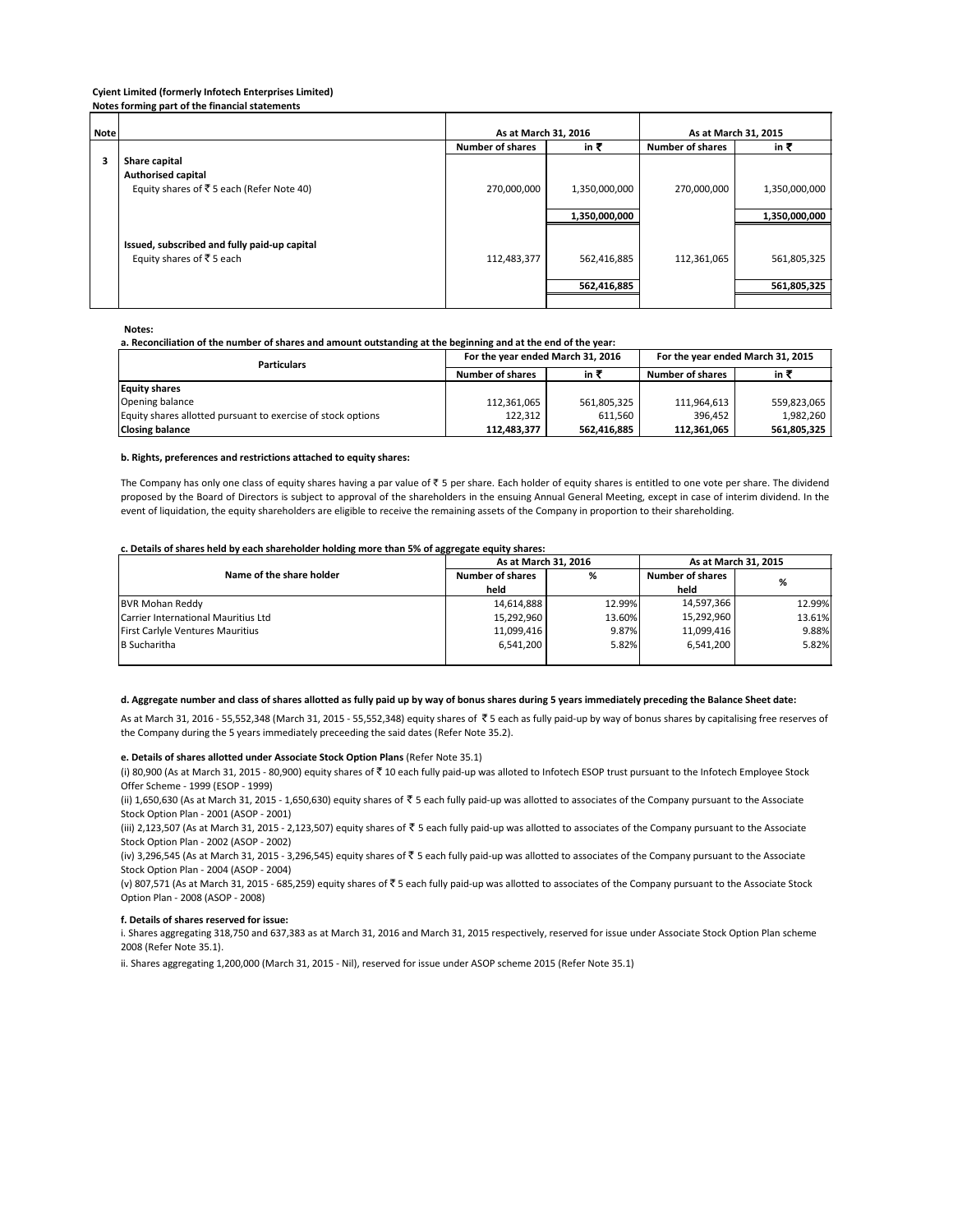**Cyient Limited (formerly Infotech Enterprises Limited)**

|             | Notes forming part of the financial statements                                            |                      |                |               |                      |  |  |  |  |  |
|-------------|-------------------------------------------------------------------------------------------|----------------------|----------------|---------------|----------------------|--|--|--|--|--|
| <b>Note</b> |                                                                                           | As at March 31, 2016 |                |               | As at March 31, 2015 |  |  |  |  |  |
|             |                                                                                           | in ₹                 |                | in ₹          |                      |  |  |  |  |  |
| 4           | Reserves and surplus                                                                      |                      |                |               |                      |  |  |  |  |  |
|             |                                                                                           |                      |                |               |                      |  |  |  |  |  |
|             | a) Securities premium account                                                             |                      |                |               |                      |  |  |  |  |  |
|             | Balance at the beginning of the year                                                      | 3,809,658,543        |                | 3,744,508,666 |                      |  |  |  |  |  |
|             | Add: Premium on shares issued during the year                                             | 20,391,669           |                | 65,149,877    |                      |  |  |  |  |  |
|             | Balance at the end of the year                                                            |                      | 3,830,050,212  |               | 3,809,658,543        |  |  |  |  |  |
|             | b) General reserve                                                                        |                      |                |               |                      |  |  |  |  |  |
|             | Balance at the beginning of the year                                                      | 5,291,963,068        |                | 4,913,863,068 |                      |  |  |  |  |  |
|             | Add: Transferred from surplus in Statement of Profit and Loss                             |                      |                | 217,100,000   |                      |  |  |  |  |  |
|             | Transferred from Contingency Reserve (Refer Note 37)                                      |                      |                | 161,000,000   |                      |  |  |  |  |  |
|             | Infotech Geospatial (India) Private Limited Amalgamation Adjustment (Refer Note 40)       | 246,486              |                |               |                      |  |  |  |  |  |
|             | Less: Infotech Geospatial (India) Private Limited Amalgamation Adjustment (Refer Note 40) | 3,600,000            |                |               |                      |  |  |  |  |  |
|             | Balance at the end of the year                                                            |                      | 5,288,609,554  |               | 5,291,963,068        |  |  |  |  |  |
|             |                                                                                           |                      |                |               |                      |  |  |  |  |  |
|             | c) Hedging reserve (Refer Note 24.1)                                                      |                      |                |               |                      |  |  |  |  |  |
|             | Balance at the beginning of the year                                                      | 459,585,048          |                | 207,993,638   |                      |  |  |  |  |  |
|             | Add: Changes in the fair value of effective portion of outstanding cashflow hedges (net)  | 135,683,272          |                | 459,585,048   |                      |  |  |  |  |  |
|             | Less: Losses transferred to Statement of Profit and Loss on occurrence of                 |                      |                |               |                      |  |  |  |  |  |
|             | forecasted hedge transactions during the year (net)                                       | 459,585,048          |                | 207,993,638   |                      |  |  |  |  |  |
|             | Balance at the end of the year                                                            |                      | 135,683,272    |               | 459,585,048          |  |  |  |  |  |
|             | d) Contingency reserve                                                                    |                      |                |               |                      |  |  |  |  |  |
|             | Balance at the beginning of the year                                                      |                      |                | 161,000,000   |                      |  |  |  |  |  |
|             | Less: Transferred to general reserve (Refer Note 37)                                      |                      |                | 161,000,000   |                      |  |  |  |  |  |
|             | Balance at the end of the year                                                            |                      |                |               |                      |  |  |  |  |  |
|             |                                                                                           |                      |                |               |                      |  |  |  |  |  |
|             | e) Surplus in Statement of Profit and Loss                                                |                      |                | 4,270,896,936 |                      |  |  |  |  |  |
|             | Balance at the beginning of the year                                                      | 5,683,080,036        |                |               |                      |  |  |  |  |  |
|             | Less: Depreciation on transition to Schedule II of the Companies Act, 2013 on tangible    |                      |                |               |                      |  |  |  |  |  |
|             | fixed assets with Nil remaining useful life (Net of deferred tax) (Refer Note 41)         |                      |                | 11,314,383    |                      |  |  |  |  |  |
|             | Less: Infotech Geospatial (India) Private Limited Amalgamation Adjustment (Refer Note 40) | 56,796,389           |                |               |                      |  |  |  |  |  |
|             | Add: Profit for the year                                                                  | 2,334,504,308        |                | 2,711,589,299 |                      |  |  |  |  |  |
|             | Amount available for appropriation                                                        | 7,960,787,955        |                | 6,971,171,852 |                      |  |  |  |  |  |
|             | Appropriations:                                                                           |                      |                |               |                      |  |  |  |  |  |
|             | Less: Interim Dividend                                                                    | 787,362,639          |                | 336,397,269   |                      |  |  |  |  |  |
|             | Dividend proposed to be distributed to equity shareholders                                |                      |                | 561,805,325   |                      |  |  |  |  |  |
|             | Tax on dividend                                                                           | 160,288,508          |                | 172,198,503   |                      |  |  |  |  |  |
|             | Residual dividend                                                                         | (229, 198)           |                | 590,719       |                      |  |  |  |  |  |
|             | Transfer to General reserve                                                               |                      |                | 217,100,000   |                      |  |  |  |  |  |
|             | Balance at the end of the year                                                            |                      | 7,013,366,006  |               | 5,683,080,036        |  |  |  |  |  |
|             | Total                                                                                     |                      | 16,267,709,044 |               | 15,244,286,695       |  |  |  |  |  |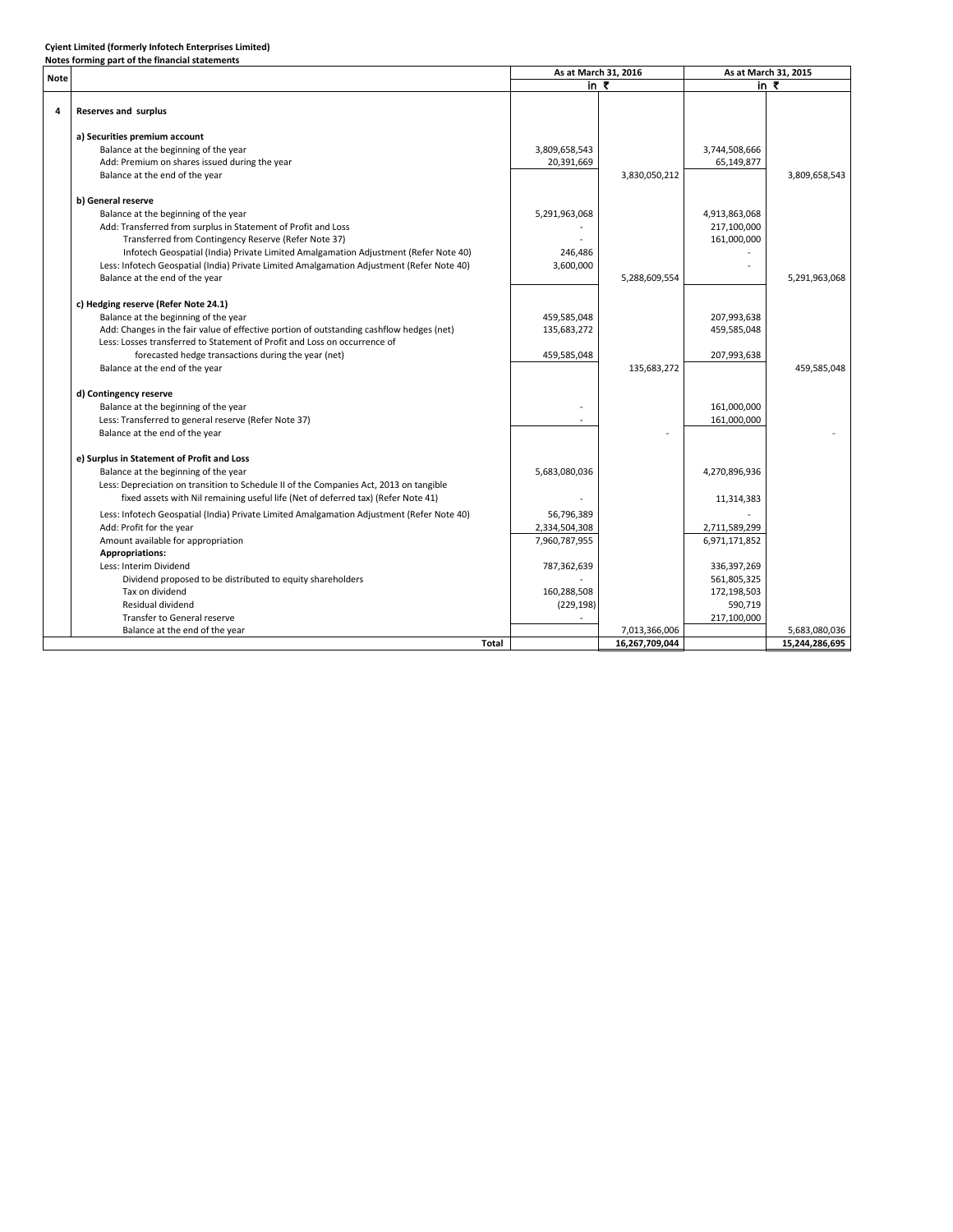|   | Notes forming part of the miancial statements                                                                                                                            |                            | As at March 31, 2016       | As at March 31, 2015       |                            |  |
|---|--------------------------------------------------------------------------------------------------------------------------------------------------------------------------|----------------------------|----------------------------|----------------------------|----------------------------|--|
|   |                                                                                                                                                                          |                            | in ₹                       | in₹                        |                            |  |
| 5 | Long-term provisions<br>Provision for employee benefits<br>Provision for gratuity (net) (Refer Note 27.2(i))<br>Provision for compensated absences (Refer Note 27.2(ii)) | 387,838,734<br>162,330,269 | 550,169,003<br>550.169.003 | 312,827,452<br>159,767,493 | 472,594,945<br>472,594,945 |  |

|   |                                                                                                                                                           | As at March 31, 2016       | As at March 31, 2015     |
|---|-----------------------------------------------------------------------------------------------------------------------------------------------------------|----------------------------|--------------------------|
|   |                                                                                                                                                           | in i                       | in i                     |
| 6 | Trade payables<br>Dues to micro enterprises and small enterprises (Refer Note 22)<br>Dues to creditors other than micro enterprises and small enterprises | 3,055,599<br>1,187,078,250 | 4,121,880<br>846,367,698 |
|   |                                                                                                                                                           | 1,190,133,849              | 850,489,578              |

| Note |                                                                                                                                                                                                                                                               | As at March 31, 2016                                                              | As at March 31, 2015                                                            |  |
|------|---------------------------------------------------------------------------------------------------------------------------------------------------------------------------------------------------------------------------------------------------------------|-----------------------------------------------------------------------------------|---------------------------------------------------------------------------------|--|
|      |                                                                                                                                                                                                                                                               | in₹                                                                               | in₹                                                                             |  |
|      | Other current liabilities<br>Unearned revenue<br>Unclaimed dividends (Refer Note below)<br>Other payables<br>- Statutory remittances (net)<br>- Derivative Liability (Refer Note 24.1)<br>- Payables on purchase of fixed assets<br>- Advances from customers | 15,958,249<br>11,850,934<br>485,809,448<br>35,572,044<br>26,585,373<br>13,703,829 | 51,776,447<br>7,031,045<br>354,174,967<br>3,232,386<br>31,736,705<br>54,207,315 |  |
|      | <b>Total</b>                                                                                                                                                                                                                                                  | 589.479.877                                                                       | 502,158,865                                                                     |  |

Note : There are no amounts due and outstanding to be credited to Investor Education and Protection Fund

| Note |                                                          |            | As at March 31, 2016 | As at March 31, 2015 |             |  |
|------|----------------------------------------------------------|------------|----------------------|----------------------|-------------|--|
|      |                                                          |            | in ₹                 | in₹                  |             |  |
|      |                                                          |            |                      |                      |             |  |
| 8    | Short-term provisions                                    |            |                      |                      |             |  |
|      | Provision for employee benefits                          |            |                      |                      |             |  |
|      | Provision for gratuity (net) (Refer Note 27.2(i))        | 875,372    |                      | 3,067,713            |             |  |
|      | Provision for compensated absences (Refer Note 27.2(ii)) | 62,360,341 | 63,235,713           | 53,217,378           | 56,285,091  |  |
|      | Provision for Income Tax [net of advance tax             |            |                      |                      |             |  |
|      | ₹ 1,390,493,363 (March 31, 2015 ₹ 1,390,493,363)]        |            | 38,479,301           |                      | 38,479,301  |  |
|      | Provision - others:                                      |            |                      |                      |             |  |
|      | Provision for warranty (Refer Note 34)                   |            | 4,235,256            |                      | 5,578,782   |  |
|      | Provision for proposed equity dividend                   |            |                      |                      | 561,805,325 |  |
|      | Provision for tax on proposed equity dividend            |            |                      |                      | 115,027,787 |  |
|      | Total                                                    |            | 105,950,270          |                      | 777,176,286 |  |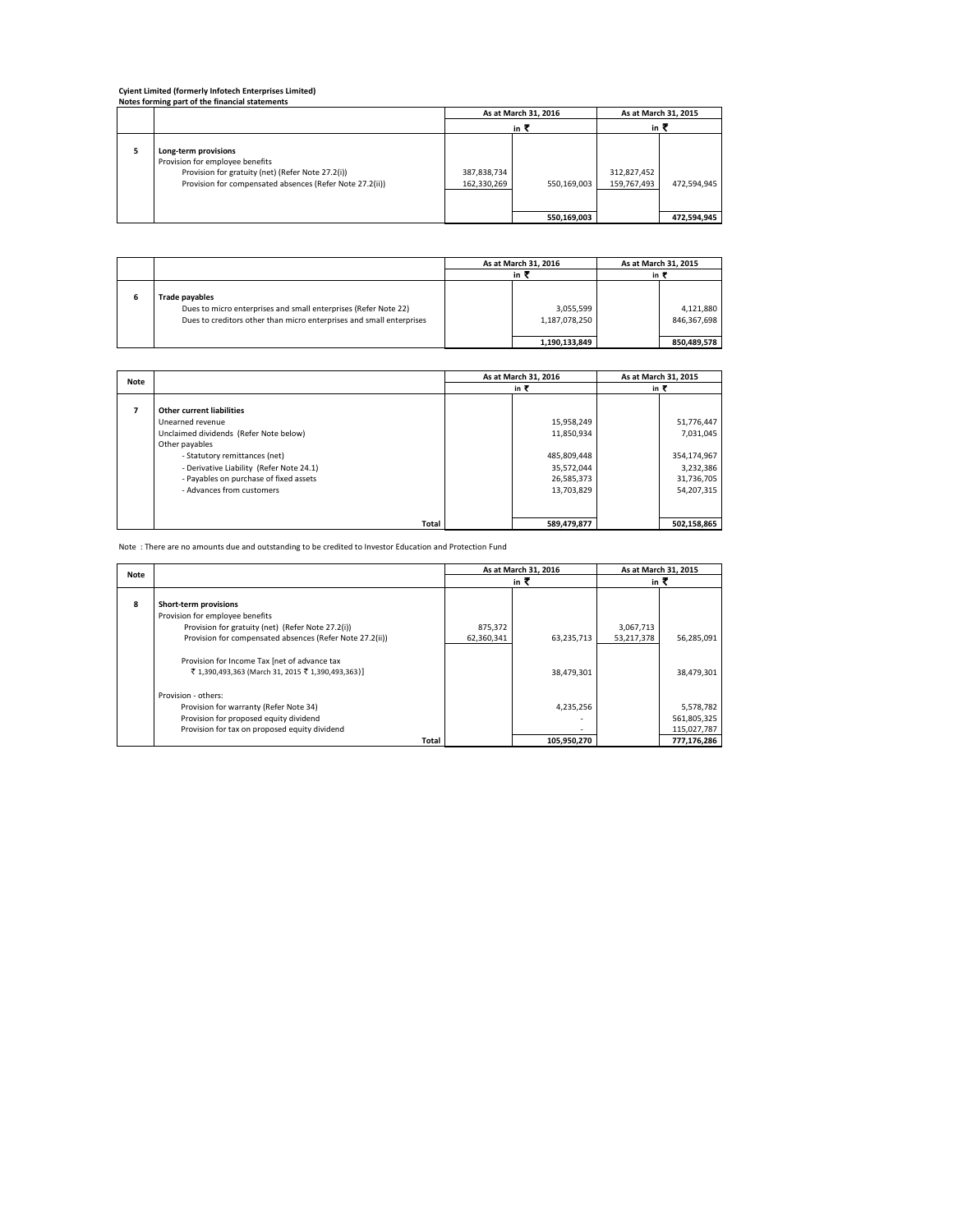| (Amount in ₹)<br>9. Summary of Fixed assets |                                     |                      |                                |                            |                                  |                                  |                                         |                                |                                |                           |                                  |                                  |                                     |
|---------------------------------------------|-------------------------------------|----------------------|--------------------------------|----------------------------|----------------------------------|----------------------------------|-----------------------------------------|--------------------------------|--------------------------------|---------------------------|----------------------------------|----------------------------------|-------------------------------------|
|                                             | <b>GROSS BLOCK</b>                  |                      |                                |                            |                                  |                                  | ACCUMULATED DEPRECIATION / AMORTISATION |                                |                                |                           | <b>NET BLOCK</b>                 |                                  |                                     |
|                                             | As at                               | On account of Merger | <b>Additions</b>               | <b>Deductions</b>          | As at                            | As at                            | On account of                           | Other adjustments /            | For the                        | <b>Deductions</b>         | As at                            | As at                            | As at                               |
| <b>DESCRIPTION</b>                          |                                     | (Refer Note 40)      |                                |                            |                                  |                                  | <b>Merger (Refer</b>                    | <b>Transition adjustment</b>   |                                |                           |                                  |                                  |                                     |
|                                             | April 1, 2015                       |                      | during the year                | during the year            | March 31, 2016                   | April 1, 2015                    | Note 40)                                | recorded against Surplus       | year                           |                           | March 31, 2016                   | March 31, 2016                   | March 31, 2015                      |
|                                             |                                     |                      |                                |                            |                                  |                                  |                                         | balance in Statement of Profit |                                |                           |                                  |                                  |                                     |
|                                             |                                     |                      |                                |                            |                                  |                                  |                                         | and Loss                       |                                |                           |                                  |                                  |                                     |
|                                             |                                     |                      |                                |                            |                                  |                                  |                                         | (Refer Note 41)                |                                |                           |                                  |                                  |                                     |
|                                             |                                     |                      |                                |                            |                                  |                                  |                                         |                                |                                |                           |                                  |                                  |                                     |
| Other than R&D<br>(Previous year)           | 7,721,856,056<br>(7, 191, 088, 693) | 37,055,809           | 419,014,309<br>(542, 715, 638) | 83,064,472<br>(11,948,275) | 8,094,861,702<br>(7,721,856,056) | 4,686,138,387<br>(4,061,800,138) | 24,855,058                              | (17,030,509)                   | 685,116,672<br>(616, 619, 634) | 79,074,372<br>(9,311,894) | 5,317,035,745<br>(4,686,138,387) | 2,777,825,957<br>(3,035,717,669) | 3,035,717,669<br>(3, 129, 288, 555) |
|                                             |                                     |                      |                                |                            |                                  |                                  |                                         |                                |                                |                           |                                  |                                  |                                     |
| <b>R&amp;D</b>                              | 51,818,987                          |                      |                                |                            | 51,818,987                       | 1,433,789                        |                                         |                                | 2,932,271                      | . .                       | 4,366,060                        | 47,452,927                       | 50,385,198                          |
| (Previous year)                             |                                     |                      | (51, 818, 987)                 |                            | (51, 818, 987)                   |                                  |                                         |                                | (1,433,789)                    |                           | (1, 433, 789)                    | (50, 385, 198)                   |                                     |
|                                             |                                     |                      |                                |                            |                                  |                                  |                                         |                                |                                |                           |                                  |                                  |                                     |
|                                             |                                     |                      |                                |                            |                                  |                                  |                                         |                                |                                |                           |                                  |                                  |                                     |
| <b>Grand Total</b>                          | 7,773,675,043                       | 37,055,809           | 419,014,309                    | 83,064,472                 | 8,146,680,689                    | 4,687,572,176                    | 24,855,058                              |                                | 688,048,943                    | 79,074,372                | 5,321,401,805                    | 2,825,278,884                    | 3,086,102,867                       |
| Previous year                               | (7, 191, 088, 693)                  |                      | (594, 534, 625)                | (11,948,275)               | (7,773,675,043)                  | (4,061,800,138)                  |                                         | (17,030,509)                   | (618,053,423)                  | (9,311,894)               | (4,687,572,176)                  | (3,086,102,867)                  | (3, 129, 288, 555)                  |
|                                             |                                     |                      |                                |                            |                                  |                                  |                                         |                                |                                |                           |                                  |                                  |                                     |

|                                                                        |                                  |                      |                                |                   |                                  |                                  |                                         |                                                          |                              |                   |                                  |                                | (Amount in T)                  |
|------------------------------------------------------------------------|----------------------------------|----------------------|--------------------------------|-------------------|----------------------------------|----------------------------------|-----------------------------------------|----------------------------------------------------------|------------------------------|-------------------|----------------------------------|--------------------------------|--------------------------------|
|                                                                        |                                  |                      | <b>GROSS BLOCK</b>             |                   |                                  |                                  |                                         | ACCUMULATED DEPRECIATION / AMORTISATION                  |                              |                   |                                  | <b>NET BLOCK</b>               |                                |
|                                                                        | As at                            | On account of Merger | <b>Additions</b>               | <b>Deductions</b> | As at                            | As at                            | On account of                           | Other adjustments /                                      | For the                      | <b>Deductions</b> | As at                            | As at                          | As at                          |
| <b>DESCRIPTION</b>                                                     | April 1, 2015                    | (Refer Note 40)      | during the year                | during the year   | March 31, 2016                   | April 1, 2015                    | <b>Merger (Refer</b><br><b>Note 40)</b> | <b>Transition adjustment</b><br>recorded against Surplus | vear                         |                   | March 31, 2016                   | March 31, 2016                 | March 31, 2015                 |
|                                                                        |                                  |                      |                                |                   |                                  |                                  |                                         | balance in Statement of Profit                           |                              |                   |                                  |                                |                                |
|                                                                        |                                  |                      |                                |                   |                                  |                                  |                                         | and Loss                                                 |                              |                   |                                  |                                |                                |
|                                                                        |                                  |                      |                                |                   |                                  |                                  |                                         | (Refer Note 41)                                          |                              |                   |                                  |                                |                                |
|                                                                        |                                  |                      |                                |                   |                                  |                                  |                                         |                                                          |                              |                   |                                  |                                |                                |
| Tangible Assets (Refer Notes 9A (i) & (ii) below)                      | 5,547,581,620                    | 5.741.382            | 293,093,904                    | 83,064,472        | 5,763,352,434                    | 2,899,895,243                    | 4,915,065                               |                                                          | 353,544,156                  | 79,074,372        | 3,179,280,092                    | 2,584,072,342                  | 2,647,686,377                  |
| (Previous year)                                                        | (5,222,794,713)                  |                      | (336, 735, 182)                | (11,948,275)      | (5,547,581,620)                  | (2,535,131,319)                  |                                         | (17,030,509)                                             | (357,045,309)                | (9,311,894)       | (2,899,895,243)                  | (2,647,686,377)                | (2,687,663,394)                |
|                                                                        |                                  |                      |                                |                   |                                  |                                  |                                         |                                                          |                              |                   |                                  |                                |                                |
| Intangible Assets (Refer Notes 9B (i) & (ii) below)<br>(Previous year) | 2,226,093,423<br>(1,968,293,980) | 31.314.427           | 125,920,405<br>(257, 799, 443) |                   | 2,383,328,255<br>(2,226,093,423) | 1,787,676,933<br>(1,526,668,819) | 19,939,993                              |                                                          | 334,504,787<br>(261,008,114) | . .               | 2,142,121,713<br>(1,787,676,933) | 241,206,542<br>(438, 416, 490) | 438,416,490<br>(441, 625, 161) |
|                                                                        |                                  |                      |                                |                   |                                  |                                  |                                         |                                                          |                              |                   |                                  |                                |                                |
| <b>Grand Total</b>                                                     | 7,773,675,043                    | 37,055,809           | 419,014,309                    | 83,064,472        | 8,146,680,689                    | 4,687,572,176                    | 24,855,058                              |                                                          | 688,048,943                  | 79,074,372        | 5,321,401,805                    | 2,825,278,884                  | 3,086,102,867                  |
| Previous year                                                          | (7, 191, 088, 693)               |                      | (594, 534, 625)                | (11,948,275)      | (7,773,675,043)                  | (4,061,800,138)                  |                                         | (17,030,509)                                             | (618,053,423)                | (9,311,894)       | (4,687,572,176)                  | (3,086,102,867)                | (3, 129, 288, 555)             |
|                                                                        |                                  |                      |                                |                   |                                  |                                  |                                         |                                                          |                              |                   |                                  |                                |                                |

Note: Figures in brackets relate to the previous year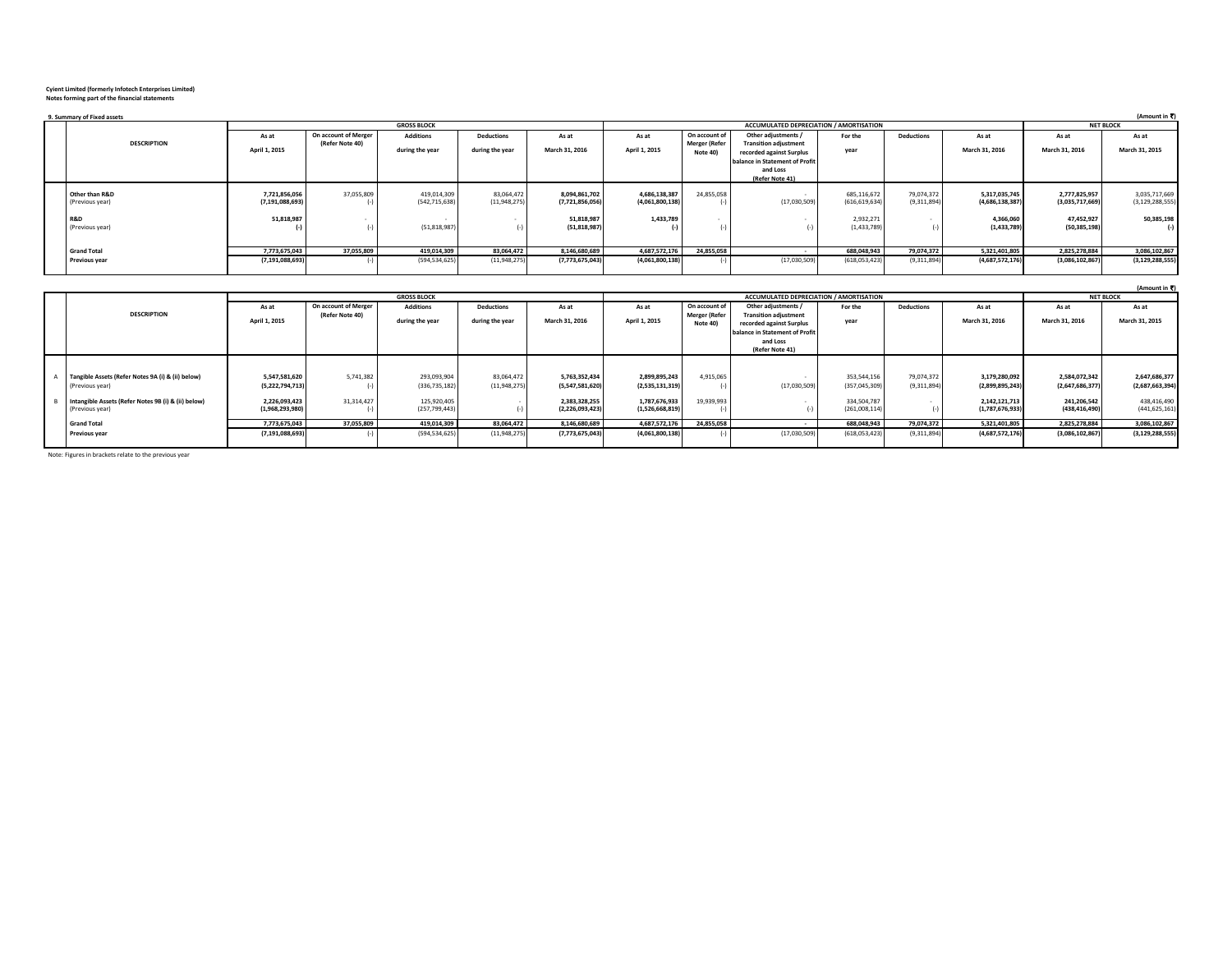|                | Fixed Assets (Other than those used for R&D) |                                |                                 |                              |                          |                                |                                |                      |                                                                |                              |                   |                                |                                | (Amount in $\vec{\tau}$ )      |
|----------------|----------------------------------------------|--------------------------------|---------------------------------|------------------------------|--------------------------|--------------------------------|--------------------------------|----------------------|----------------------------------------------------------------|------------------------------|-------------------|--------------------------------|--------------------------------|--------------------------------|
|                |                                              |                                | On account of Merger            | <b>GROSS BLOCK</b>           |                          |                                |                                | On account of        | ACCUMULATED DEPRECIATION / AMORTISATION<br>Other adjustments / |                              |                   |                                |                                | <b>NET BLOCK</b>               |
|                | <b>DESCRIPTION</b>                           | As at                          | (Refer Note 40)                 | <b>Additions</b>             | <b>Deductions</b>        | As at                          | As at                          | <b>Merger (Refer</b> | <b>Transition adjustment</b>                                   | For the                      | <b>Deductions</b> | As at                          | As at                          | As at                          |
|                |                                              | April 1, 2015                  |                                 | during the year              | during the year          | March 31, 2016                 | April 1, 2015                  | Note 40)             | recorded against Surplus                                       | year                         |                   | March 31, 2016                 | March 31, 2016                 | March 31, 2015                 |
|                |                                              |                                |                                 |                              |                          |                                |                                |                      | balance in Statement of Profit<br>and Loss<br>(Refer Note 41)  |                              |                   |                                |                                |                                |
|                |                                              |                                |                                 |                              |                          |                                |                                |                      |                                                                |                              |                   |                                |                                |                                |
|                | 9A (i) Tangible Assets                       |                                |                                 |                              |                          |                                |                                |                      |                                                                |                              |                   |                                |                                |                                |
| $\overline{a}$ | Land                                         |                                |                                 |                              |                          |                                |                                |                      |                                                                |                              |                   |                                |                                |                                |
|                |                                              |                                |                                 |                              |                          |                                |                                |                      |                                                                |                              |                   |                                |                                |                                |
|                | - Freehold (Refer Note (i) below)            | 15,571,954                     |                                 |                              |                          | 15,571,954                     |                                |                      |                                                                |                              |                   |                                | 15,571,954                     | 15,571,954                     |
|                |                                              | (15,571,954)                   | $(-)$                           | $(-)$                        | $(-)$                    | (15, 571, 954)                 | $(-)$                          | $(-)$                | $(-)$                                                          | $(-)$                        | $(-)$             | $(-)$                          | (15, 571, 954)                 | (15, 571, 954)                 |
|                | - Leasehold (Refer Note (ii) below)          | 149,219,020                    |                                 |                              |                          | 149,219,020                    | 36,007,497                     |                      |                                                                | 4,433,528                    |                   | 40,441,025                     | 108,777,995                    | 113,211,523                    |
|                |                                              | (149, 219, 020)                | $(\textnormal{-})$              | $(-)$                        | $(\cdot)$                | (149, 219, 020)                | (31,573,969)                   | $(-)$                | $(\cdot)$                                                      | (4, 433, 528)                | $(-)$             | (36,007,497)                   | (113, 211, 523)                | (117, 645, 051)                |
|                |                                              | 1,908,111,835                  |                                 |                              | 3,991,669                | 1,919,196,709                  | 418,496,519                    |                      |                                                                | 67,489,088                   | 618,749           | 485,366,858                    | 1,433,829,851                  | 1,489,615,316                  |
|                | b Building (Refer Note (iii) below)          | (1,877,457,214)                | $(\cdot)$                       | 15,076,543<br>(32, 899, 656) | (2, 245, 035)            | (1,908, 111, 835)              | (353, 186, 621)                | $(-)$                | $(\cdot)$                                                      | (66, 430, 908)               | (1, 121, 010)     | (418, 496, 519)                | (1,489,615,316)                | (1,524,270,593)                |
|                |                                              |                                |                                 |                              |                          |                                |                                |                      |                                                                |                              |                   |                                |                                |                                |
|                | c Leasehold Improvements                     | 3,717,853                      |                                 |                              | $\overline{\phantom{a}}$ | 3,717,853                      | 3,717,853                      | $\sim$               |                                                                |                              |                   | 3,717,853                      | $\overline{\phantom{a}}$       |                                |
|                |                                              | (3,717,853)                    | $(-)$                           | $(-)$                        | $(-)$                    | (3,717,853)                    | (3,717,853)                    | $(-)$                | $(\cdot)$                                                      | $(-)$                        | $(-)$             | (3,717,853)                    | $(-)$                          | $(-)$                          |
|                | d Computers                                  | 1,555,964,542                  | 3,199,351                       | 130,198,877                  | 69,888,154               | 1,619,474,616                  | 1,401,099,276                  | 3,183,508            |                                                                | 99,132,614                   | 69,836,628        | 1,433,578,770                  | 185,895,846                    | 154,865,266                    |
|                |                                              | (1,459,068,912)                | $\left( -\right)$               | (98, 842, 796)               | (1,947,166)              | (1,555,964,542)                | (1, 289, 587, 558)             | $(-)$                | $(\cdot)$                                                      | (113, 458, 885)              | (1,947,167)       | (1,401,099,276)                | (154, 865, 266)                | (169, 481, 354)                |
|                | e Plant and Equipment                        | 814,814,402                    | 2,034,727                       | 40,506,158                   | 2,908,417                | 854,446,870                    | 452,260,761                    | 1,363,197            | $\mathbf{r}$                                                   | 65,333,236                   | 2,454,045         | 516,503,149                    | 337,943,721                    | 362,553,641                    |
|                |                                              | (758, 555, 400)                | $(-)$                           | (58, 463, 711)               | (2,204,709)              | (814, 814, 402)                | (390, 708, 180)                | $(-)$                | $(-)$                                                          | (62, 259, 098)               | (706, 517)        | (452, 260, 761)                | (362, 553, 641)                | (367, 847, 220)                |
|                |                                              |                                |                                 |                              |                          |                                |                                |                      |                                                                |                              |                   |                                |                                |                                |
|                | f Office Equipment                           | 227,152,011                    | 297,401                         | 21,609,830                   | 1,448,170                | 247,611,072                    | 133,441,724                    | 255,203              |                                                                | 35,133,159                   | 1,336,888         | 167,493,198                    | 80,117,874                     | 93,710,287                     |
|                |                                              | (193, 023, 795)                | $(-)$                           | (34, 128, 216)               | $(-)$                    | (227, 152, 011)                | (80, 854, 632)                 | $(-)$                | (17,030,509)                                                   | (35,556,583)                 | $(-)$             | (133, 441, 724)                | (93,710,287)                   | (112, 169, 163)                |
|                | g Furniture and Fixtures*                    | 397,917,736                    | 34,903                          | 41,061,799                   | 2,512,299                | 436,502,139                    | 229,256,412                    | 29,457               |                                                                | 37,046,068                   | 2,512,299         | 263,819,638                    | 172,682,501                    | 168,661,324                    |
|                |                                              | (365, 541, 180)                | $(-)$                           | (36,621,278)                 | (4, 244, 722)            | (397, 917, 736)                | (196, 841, 873)                | $\left( -\right)$    | $(-)$                                                          | (36,653,198)                 | (4, 238, 659)     | (229, 256, 412)                | (168, 661, 324)                | (168, 699, 307)                |
|                |                                              |                                |                                 |                              |                          |                                |                                |                      |                                                                |                              |                   |                                |                                |                                |
|                | h Electrical Installations                   | 408,343,222<br>(392, 666, 280) | 175,000<br>$(-)$                | 22,341,293<br>(16,003,147)   | (326, 205)               | 430,859,515<br>(408, 343, 222) | 219,482,431<br>(183, 977, 134) | 83,700<br>$(-)$      | $(\cdot)$                                                      | 39,176,980<br>(35,823,400)   | (318, 103)        | 258,743,111<br>(219, 482, 431) | 172,116,404<br>(188, 860, 791) | 188,860,791<br>(208, 689, 146) |
|                |                                              |                                |                                 |                              |                          |                                |                                |                      |                                                                |                              |                   |                                |                                |                                |
|                | i Vehicles                                   | 14,987,771                     |                                 | 22,299,404                   | 2,315,763                | 34,971,412                     | 4,708,928                      |                      | $\sim$                                                         | 2,879,154                    | 2,315,763         | 5,272,319                      | 29,699,093                     | 10,278,843                     |
|                |                                              | (7,973,105)                    | $(-)$                           | (7,995,104)                  | (980, 438)               | (14, 987, 771)                 | (4,683,499)                    | $(-)$                | $(\cdot)$                                                      | (1,005,867)                  | (980, 438)        | (4,708,928)                    | (10, 278, 843)                 | (3, 289, 606)                  |
|                | Total                                        | 5,495,800,346                  | 5,741,382                       | 293,093,904                  | 83,064,472               | 5,711,571,160                  | 2,898,471,401                  | 4,915,065            | $\sim$                                                         | 350,623,827                  | 79,074,372        | 3,174,935,921                  | 2,536,635,239                  | 2,597,328,945                  |
|                | (Previous year)                              | (5, 222, 794, 713)             |                                 | (284, 953, 908)              | (11,948,275)             | (5,495,800,346)                | (2,535,131,319)                | $\sim$               | (17,030,509)                                                   | (355, 621, 467)              | (9,311,894)       | (2,898,471,401)                | (2,597,328,945)                | (2,687,663,394)                |
|                |                                              |                                |                                 |                              |                          |                                |                                |                      |                                                                |                              |                   |                                |                                |                                |
|                | 9B (i) Intangible Assets                     |                                |                                 |                              |                          |                                |                                |                      |                                                                |                              |                   |                                |                                |                                |
|                | a Computer Software                          | 2,105,806,692                  | 4,584,508                       | 125,920,405                  |                          | 2,236,311,605                  | 1,688,694,892                  | 4,584,508            |                                                                | 314,925,036                  |                   | 2,008,204,436                  | 228,107,169                    | 417,111,800                    |
|                |                                              | (1,848,044,962)                | $(-)$                           | (257, 761, 730)              | $(-)$                    | (2, 105, 806, 692)             | (1,438,931,692)                | $(-)$                | $(\cdot)$                                                      | (249, 763, 200)              | $(-)$             | (1,688,694,892)                | (417, 111, 800)                | (409, 113, 270)                |
|                |                                              |                                |                                 |                              |                          |                                |                                |                      |                                                                |                              |                   |                                |                                |                                |
|                | b Other Intangible Assets                    | 120,249,018<br>(120, 249, 018) | 26,729,919<br>$\left( -\right)$ | $(-)$                        | $(-)$                    | 146,978,937<br>(120, 249, 018) | 98,972,094<br>(87, 737, 127)   | 15,355,485<br>$(-)$  | $(\cdot)$                                                      | 19,567,809<br>(11, 234, 967) | $(-)$             | 133,895,388<br>(98, 972, 094)  | 13,083,549<br>(21, 276, 924)   | 21,276,924<br>(32, 511, 891)   |
|                |                                              |                                |                                 |                              |                          |                                |                                |                      |                                                                |                              |                   |                                |                                |                                |
|                | Total                                        | 2,226,055,710                  | 31,314,427                      | 125,920,405                  | $\sim$                   | 2,383,290,542                  | 1,787,666,986                  | 19,939,993           | $\sim$                                                         | 334,492,845                  | $\sim$            | 2,142,099,824                  | 241,190,718                    | 438,388,724                    |
|                | (Previous year)                              | (1,968,293,980)                | $\sim$                          | (257, 761, 730)              | $(-)$                    | (2, 226, 055, 710)             | (1,526,668,819)                |                      | $(-)$                                                          | (260,998,167)                | $(-)$             | (1,787,666,986)                | (438, 388, 724)                | (441, 625, 161)                |
|                |                                              |                                |                                 |                              |                          |                                |                                |                      |                                                                |                              |                   |                                |                                |                                |
|                | <b>Grand Total</b>                           | 7,721,856,056                  | 37,055,809                      | 419,014,309                  | 83,064,472               | 8,094,861,702                  | 4,686,138,387                  | 24,855,058           |                                                                | 685,116,672                  | 79,074,372        | 5,317,035,745                  | 2,777,825,957                  | 3,035,717,669                  |
|                | Previous year                                | (7, 191, 088, 693)             |                                 | (542, 715, 638)              | (11,948,275)             | (7, 721, 856, 056)             | (4,061,800,138)                | $(-)$                | (17,030,509)                                                   | (616, 619, 634)              | (9,311,894)       | (4,686,138,387)                | (3,035,717,669)                | (3, 129, 288, 555)             |
|                |                                              |                                |                                 |                              |                          |                                |                                |                      |                                                                |                              |                   |                                |                                |                                |

Note: Figures in brackets relate to the previous year \* Including Interior Work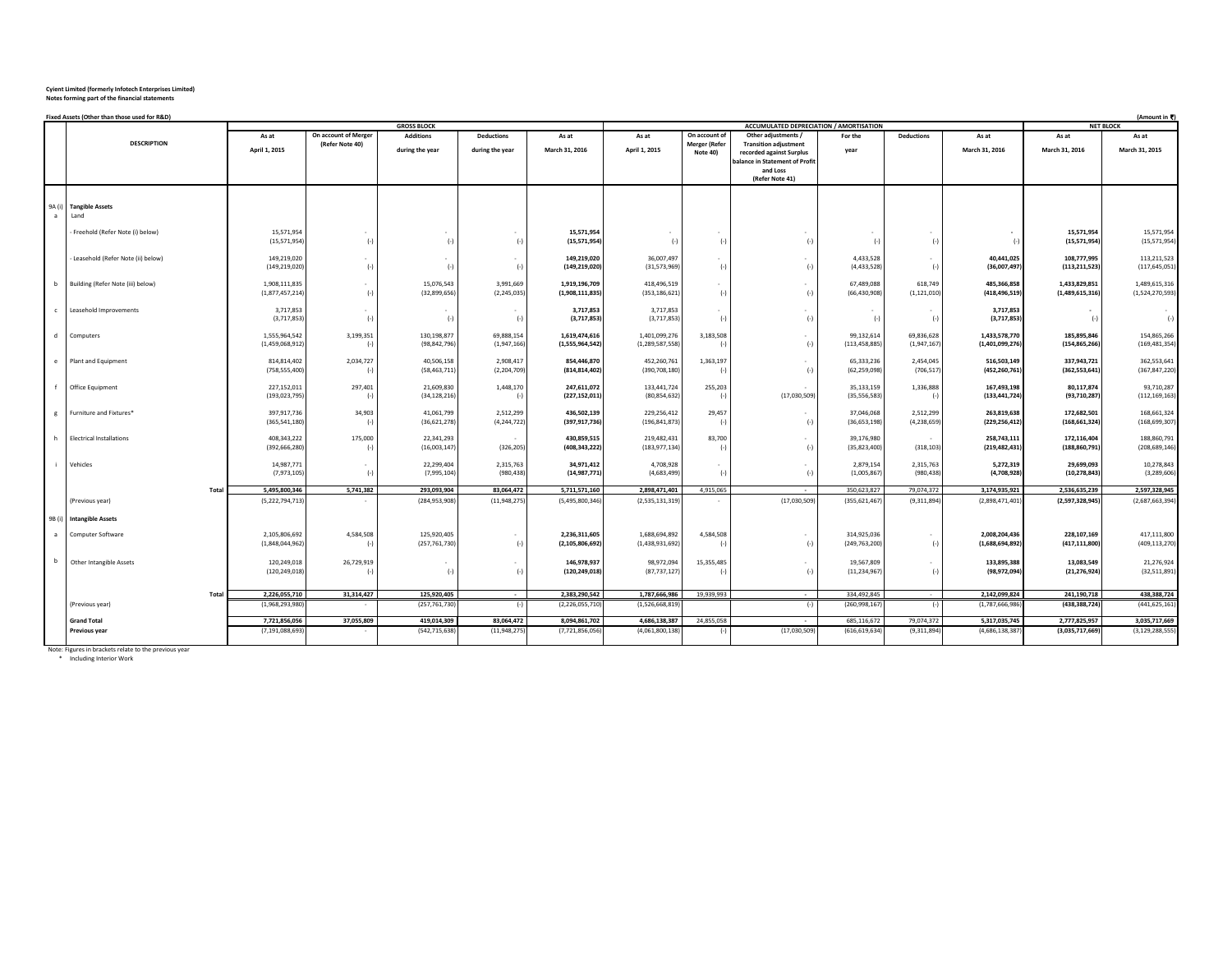| <b>DESCRIPTION</b><br>9A (ii) Tangible Assets<br>a Building<br>b Computers | As at<br>April 1, 2015<br>35,947,524<br>$\left( -\right)$<br>886,357                                                      | On account of Merger<br>(Refer Note 40)<br>$\sim$<br>$(-)$ | <b>GROSS BLOCK</b><br><b>Additions</b><br>during the year<br>(35,947,524)                                                                                                                                                                             | <b>Deductions</b><br>during the year<br>$\mathbf{r}$                                             | As at<br>March 31, 2016                                      | As at<br>April 1, 2015                                                                                                                                          | On account of<br><b>Merger (Refer</b><br>Note 40)                                                                   | ACCUMULATED DEPRECIATION / AMORTISATION<br>Other adjustments /<br><b>Transition adjustment</b><br>recorded against Surplus<br>balance in Statement of Profit<br>and Loss<br>(Refer Note 41) | For the<br>year                                                          | <b>Deductions</b>                                                                                                                              | As at<br>March 31, 2016                    | As at<br>March 31, 2016                                                                                                                                                     | <b>NET BLOCK</b><br>As at<br>March 31, 2015                                                                                                                   |
|----------------------------------------------------------------------------|---------------------------------------------------------------------------------------------------------------------------|------------------------------------------------------------|-------------------------------------------------------------------------------------------------------------------------------------------------------------------------------------------------------------------------------------------------------|--------------------------------------------------------------------------------------------------|--------------------------------------------------------------|-----------------------------------------------------------------------------------------------------------------------------------------------------------------|---------------------------------------------------------------------------------------------------------------------|---------------------------------------------------------------------------------------------------------------------------------------------------------------------------------------------|--------------------------------------------------------------------------|------------------------------------------------------------------------------------------------------------------------------------------------|--------------------------------------------|-----------------------------------------------------------------------------------------------------------------------------------------------------------------------------|---------------------------------------------------------------------------------------------------------------------------------------------------------------|
|                                                                            |                                                                                                                           |                                                            |                                                                                                                                                                                                                                                       |                                                                                                  |                                                              |                                                                                                                                                                 |                                                                                                                     |                                                                                                                                                                                             |                                                                          |                                                                                                                                                |                                            |                                                                                                                                                                             |                                                                                                                                                               |
|                                                                            |                                                                                                                           |                                                            |                                                                                                                                                                                                                                                       |                                                                                                  |                                                              |                                                                                                                                                                 |                                                                                                                     |                                                                                                                                                                                             |                                                                          |                                                                                                                                                |                                            |                                                                                                                                                                             |                                                                                                                                                               |
|                                                                            |                                                                                                                           |                                                            |                                                                                                                                                                                                                                                       |                                                                                                  |                                                              |                                                                                                                                                                 |                                                                                                                     |                                                                                                                                                                                             |                                                                          |                                                                                                                                                |                                            |                                                                                                                                                                             |                                                                                                                                                               |
|                                                                            |                                                                                                                           |                                                            |                                                                                                                                                                                                                                                       |                                                                                                  |                                                              |                                                                                                                                                                 |                                                                                                                     |                                                                                                                                                                                             |                                                                          |                                                                                                                                                |                                            |                                                                                                                                                                             |                                                                                                                                                               |
|                                                                            |                                                                                                                           |                                                            |                                                                                                                                                                                                                                                       |                                                                                                  |                                                              |                                                                                                                                                                 |                                                                                                                     |                                                                                                                                                                                             |                                                                          |                                                                                                                                                |                                            |                                                                                                                                                                             |                                                                                                                                                               |
|                                                                            |                                                                                                                           |                                                            |                                                                                                                                                                                                                                                       |                                                                                                  |                                                              |                                                                                                                                                                 |                                                                                                                     |                                                                                                                                                                                             |                                                                          |                                                                                                                                                |                                            |                                                                                                                                                                             |                                                                                                                                                               |
|                                                                            |                                                                                                                           |                                                            |                                                                                                                                                                                                                                                       |                                                                                                  |                                                              |                                                                                                                                                                 |                                                                                                                     |                                                                                                                                                                                             |                                                                          |                                                                                                                                                |                                            |                                                                                                                                                                             |                                                                                                                                                               |
|                                                                            |                                                                                                                           |                                                            |                                                                                                                                                                                                                                                       |                                                                                                  |                                                              |                                                                                                                                                                 |                                                                                                                     |                                                                                                                                                                                             |                                                                          |                                                                                                                                                |                                            |                                                                                                                                                                             |                                                                                                                                                               |
|                                                                            |                                                                                                                           |                                                            |                                                                                                                                                                                                                                                       |                                                                                                  |                                                              |                                                                                                                                                                 |                                                                                                                     |                                                                                                                                                                                             |                                                                          |                                                                                                                                                |                                            |                                                                                                                                                                             |                                                                                                                                                               |
|                                                                            |                                                                                                                           |                                                            |                                                                                                                                                                                                                                                       |                                                                                                  |                                                              |                                                                                                                                                                 |                                                                                                                     |                                                                                                                                                                                             |                                                                          |                                                                                                                                                |                                            |                                                                                                                                                                             |                                                                                                                                                               |
|                                                                            |                                                                                                                           |                                                            |                                                                                                                                                                                                                                                       |                                                                                                  | 35,947,524                                                   | 661,617                                                                                                                                                         |                                                                                                                     | $\sim$                                                                                                                                                                                      | 1,219,648                                                                | $\sim$                                                                                                                                         | 1,881,265                                  | 34,066,259                                                                                                                                                                  | 35,285,907                                                                                                                                                    |
|                                                                            |                                                                                                                           |                                                            |                                                                                                                                                                                                                                                       | $(-)$                                                                                            | (35, 947, 524)                                               | $\left( -\right)$                                                                                                                                               | $(-)$                                                                                                               | $(-)$                                                                                                                                                                                       | (661, 617)                                                               | $(-)$                                                                                                                                          | (661, 617)                                 | (35, 285, 907)                                                                                                                                                              | $(-)$                                                                                                                                                         |
|                                                                            |                                                                                                                           |                                                            |                                                                                                                                                                                                                                                       |                                                                                                  |                                                              |                                                                                                                                                                 |                                                                                                                     |                                                                                                                                                                                             |                                                                          |                                                                                                                                                |                                            |                                                                                                                                                                             |                                                                                                                                                               |
|                                                                            |                                                                                                                           | $\sim$                                                     |                                                                                                                                                                                                                                                       |                                                                                                  | 886,357                                                      | 50,632                                                                                                                                                          |                                                                                                                     | $\sim$                                                                                                                                                                                      | 280,680                                                                  |                                                                                                                                                | 331,312                                    | 555,045                                                                                                                                                                     | 835,725                                                                                                                                                       |
|                                                                            |                                                                                                                           |                                                            |                                                                                                                                                                                                                                                       |                                                                                                  |                                                              |                                                                                                                                                                 |                                                                                                                     |                                                                                                                                                                                             |                                                                          |                                                                                                                                                |                                            |                                                                                                                                                                             | $(\cdot)$                                                                                                                                                     |
| c Plant and Equipment                                                      |                                                                                                                           | $\mathbf{r}$                                               |                                                                                                                                                                                                                                                       |                                                                                                  |                                                              |                                                                                                                                                                 |                                                                                                                     | ۰.                                                                                                                                                                                          |                                                                          |                                                                                                                                                |                                            |                                                                                                                                                                             | 4,938,956                                                                                                                                                     |
|                                                                            |                                                                                                                           | $(-)$                                                      | (5, 215, 668)                                                                                                                                                                                                                                         | $(-)$                                                                                            | (5, 215, 668)                                                | $(-)$                                                                                                                                                           | $(-)$                                                                                                               | $(\cdot)$                                                                                                                                                                                   | (276, 712)                                                               | $(-)$                                                                                                                                          | (276, 712)                                 | (4,938,956)                                                                                                                                                                 | $(-)$                                                                                                                                                         |
|                                                                            |                                                                                                                           |                                                            |                                                                                                                                                                                                                                                       |                                                                                                  |                                                              |                                                                                                                                                                 |                                                                                                                     |                                                                                                                                                                                             |                                                                          |                                                                                                                                                |                                            |                                                                                                                                                                             |                                                                                                                                                               |
|                                                                            |                                                                                                                           | $\sim$                                                     |                                                                                                                                                                                                                                                       |                                                                                                  |                                                              |                                                                                                                                                                 |                                                                                                                     |                                                                                                                                                                                             |                                                                          |                                                                                                                                                |                                            |                                                                                                                                                                             | 4,055,779                                                                                                                                                     |
|                                                                            |                                                                                                                           |                                                            |                                                                                                                                                                                                                                                       |                                                                                                  |                                                              |                                                                                                                                                                 |                                                                                                                     |                                                                                                                                                                                             |                                                                          |                                                                                                                                                |                                            |                                                                                                                                                                             | $(-)$                                                                                                                                                         |
|                                                                            |                                                                                                                           | $\sim$                                                     |                                                                                                                                                                                                                                                       |                                                                                                  |                                                              |                                                                                                                                                                 |                                                                                                                     |                                                                                                                                                                                             |                                                                          |                                                                                                                                                |                                            |                                                                                                                                                                             | 5,241,065                                                                                                                                                     |
|                                                                            |                                                                                                                           |                                                            |                                                                                                                                                                                                                                                       |                                                                                                  |                                                              |                                                                                                                                                                 |                                                                                                                     |                                                                                                                                                                                             |                                                                          |                                                                                                                                                |                                            |                                                                                                                                                                             | $(\cdot)$                                                                                                                                                     |
|                                                                            |                                                                                                                           |                                                            |                                                                                                                                                                                                                                                       |                                                                                                  |                                                              |                                                                                                                                                                 |                                                                                                                     |                                                                                                                                                                                             |                                                                          |                                                                                                                                                |                                            |                                                                                                                                                                             |                                                                                                                                                               |
|                                                                            |                                                                                                                           |                                                            |                                                                                                                                                                                                                                                       |                                                                                                  |                                                              |                                                                                                                                                                 |                                                                                                                     |                                                                                                                                                                                             |                                                                          |                                                                                                                                                |                                            |                                                                                                                                                                             |                                                                                                                                                               |
|                                                                            |                                                                                                                           |                                                            |                                                                                                                                                                                                                                                       |                                                                                                  |                                                              |                                                                                                                                                                 |                                                                                                                     |                                                                                                                                                                                             |                                                                          |                                                                                                                                                |                                            |                                                                                                                                                                             | 50,357,432                                                                                                                                                    |
|                                                                            |                                                                                                                           |                                                            |                                                                                                                                                                                                                                                       |                                                                                                  |                                                              |                                                                                                                                                                 |                                                                                                                     |                                                                                                                                                                                             |                                                                          |                                                                                                                                                |                                            |                                                                                                                                                                             | $(-)$                                                                                                                                                         |
| 9B (ii) Intangible Assets                                                  |                                                                                                                           |                                                            |                                                                                                                                                                                                                                                       |                                                                                                  |                                                              |                                                                                                                                                                 |                                                                                                                     |                                                                                                                                                                                             |                                                                          |                                                                                                                                                |                                            |                                                                                                                                                                             |                                                                                                                                                               |
|                                                                            |                                                                                                                           |                                                            |                                                                                                                                                                                                                                                       |                                                                                                  |                                                              |                                                                                                                                                                 |                                                                                                                     |                                                                                                                                                                                             |                                                                          |                                                                                                                                                |                                            |                                                                                                                                                                             |                                                                                                                                                               |
|                                                                            |                                                                                                                           | $\sim$                                                     |                                                                                                                                                                                                                                                       | $\sim$                                                                                           |                                                              |                                                                                                                                                                 |                                                                                                                     | ۰                                                                                                                                                                                           |                                                                          | $\overline{\phantom{a}}$                                                                                                                       |                                            |                                                                                                                                                                             | 27,766                                                                                                                                                        |
|                                                                            |                                                                                                                           |                                                            |                                                                                                                                                                                                                                                       |                                                                                                  |                                                              |                                                                                                                                                                 |                                                                                                                     |                                                                                                                                                                                             |                                                                          |                                                                                                                                                |                                            |                                                                                                                                                                             | $(-)$                                                                                                                                                         |
|                                                                            |                                                                                                                           |                                                            |                                                                                                                                                                                                                                                       |                                                                                                  |                                                              |                                                                                                                                                                 |                                                                                                                     |                                                                                                                                                                                             |                                                                          |                                                                                                                                                |                                            |                                                                                                                                                                             |                                                                                                                                                               |
|                                                                            |                                                                                                                           |                                                            | $\sim$                                                                                                                                                                                                                                                | $\sim$                                                                                           |                                                              |                                                                                                                                                                 |                                                                                                                     | $\sim$                                                                                                                                                                                      |                                                                          | $\sim$                                                                                                                                         |                                            |                                                                                                                                                                             | 27,766                                                                                                                                                        |
|                                                                            |                                                                                                                           |                                                            |                                                                                                                                                                                                                                                       |                                                                                                  |                                                              |                                                                                                                                                                 |                                                                                                                     |                                                                                                                                                                                             |                                                                          |                                                                                                                                                |                                            |                                                                                                                                                                             | $(-)$                                                                                                                                                         |
| <b>Grand Total</b>                                                         |                                                                                                                           | $\sim$                                                     | $\sim$                                                                                                                                                                                                                                                | $\sim$                                                                                           | 51,818,987                                                   | 1,433,789                                                                                                                                                       |                                                                                                                     | $\sim$                                                                                                                                                                                      | 2,932,271                                                                | $\sim$                                                                                                                                         | 4,366,060                                  | 47,452,927                                                                                                                                                                  | 50,385,198                                                                                                                                                    |
| Previous year                                                              |                                                                                                                           | $(-)$                                                      | (51, 818, 987)                                                                                                                                                                                                                                        | $(-)$                                                                                            | (51, 818, 987)                                               | $(-)$                                                                                                                                                           |                                                                                                                     | $(-)$                                                                                                                                                                                       | (1,433,789)                                                              |                                                                                                                                                | (1, 433, 789)                              | (50, 385, 198)                                                                                                                                                              | $(-)$                                                                                                                                                         |
|                                                                            | d Furniture and Fixtures*<br><b>Electrical Installations</b><br>(Previous year)<br>a Computer Software<br>(Previous year) | Total<br>Total                                             | $(-)$<br>5,215,668<br>$\left( -\right)$<br>4,243,541<br>$(-)$<br>$\left( -\right)$<br>5,488,184<br>$(-)$<br>$(-)$<br>51,781,274<br>$\sim$<br>$(-)$<br>$\sim$<br>37,713<br>$(-)$<br>$(-)$<br>37,713<br>$\sim$<br>$(-)$<br>$(-)$<br>51,818,987<br>$(-)$ | (886, 357)<br>(4, 243, 541)<br>(5,488,184)<br>$\sim$<br>(51, 781, 274)<br>(37, 713)<br>(37, 713) | $(-)$<br>$(-)$<br>$(-)$<br>$\sim$<br>$(-)$<br>$(-)$<br>$(-)$ | (886, 357)<br>5,215,668<br>4,243,541<br>(4, 243, 541)<br>5,488,184<br>(5,488,184)<br>51,781,274<br>(51, 781, 274)<br>37,713<br>(37, 713)<br>37,713<br>(37, 713) | $\left($ -<br>276,712<br>187,762<br>$(-)$<br>247,119<br>$(-)$<br>1,423,842<br>9,947<br>$\left($ -<br>9,947<br>$(-)$ | $(-)$<br>$(-)$<br>$(-)$<br>$\sim$<br>$(-)$                                                                                                                                                  | $(-)$<br>$(\cdot)$<br>$(\cdot)$<br>$\sim$<br>$(-)$<br>$(\cdot)$<br>$(-)$ | (50, 632)<br>495,488<br>403,136<br>(187, 762)<br>521,377<br>(242, 119)<br>2,920,329<br>(1,423,842)<br>11,942<br>(9, 947)<br>11.942<br>(9, 947) | $(-)$<br>$(-)$<br>$(-)$<br>$\sim$<br>$(-)$ | (50, 632)<br>772,200<br>590,898<br>(187, 762)<br>768,496<br>(247, 119)<br>4,344,171<br>$(-)$<br>(1, 423, 842)<br>21,889<br>(9, 947)<br>21,889<br>(9, 947)<br>$(-)$<br>$(-)$ | (835, 725)<br>4,443,468<br>3,652,643<br>(4,055,779)<br>4,719,688<br>(5,241,065)<br>47,437,103<br>(50, 357, 432)<br>15,824<br>(27, 766)<br>15,824<br>(27, 766) |

Note: Figures in brackets relate to the previous year \* Including Interior Work

Notes :<br>(ii) includes ₹3,947,700 (31.03.2015: ₹ 3,947,700) in respect of which land allocation letters have been received, pending completion of legal formalities relating to conveyance.<br>(ii) includes ₹ 779,863,32( 31.03.2

|    |                                |                      | (Amount in ₹)        |
|----|--------------------------------|----------------------|----------------------|
|    |                                | As at March 31, 2016 | As at March 31, 2015 |
| 9C | Capital work-in-progress :     |                      |                      |
|    | Construction related contracts | ٠                    | 3,408,035            |
|    | Other fixed assets             | 6.319.492            | 20,346,392           |
|    | Total                          | 6,319,492            | 23,754,427           |

|           |                                         |       |                    | (Amount in T)      |
|-----------|-----------------------------------------|-------|--------------------|--------------------|
|           |                                         |       | For the year ended | For the year ended |
|           |                                         |       | March 31, 2016     | March 31, 2015     |
| <b>9D</b> | Depreciation and amortisation expense : |       |                    |                    |
|           | Depreciation on tangible assets         |       | 353.544.156        | 357,045,309        |
|           | Amortisation on intangible assets       |       | 334,504,787        | 261,008,114        |
|           |                                         | Total | 688.048.943        | 618,053,423        |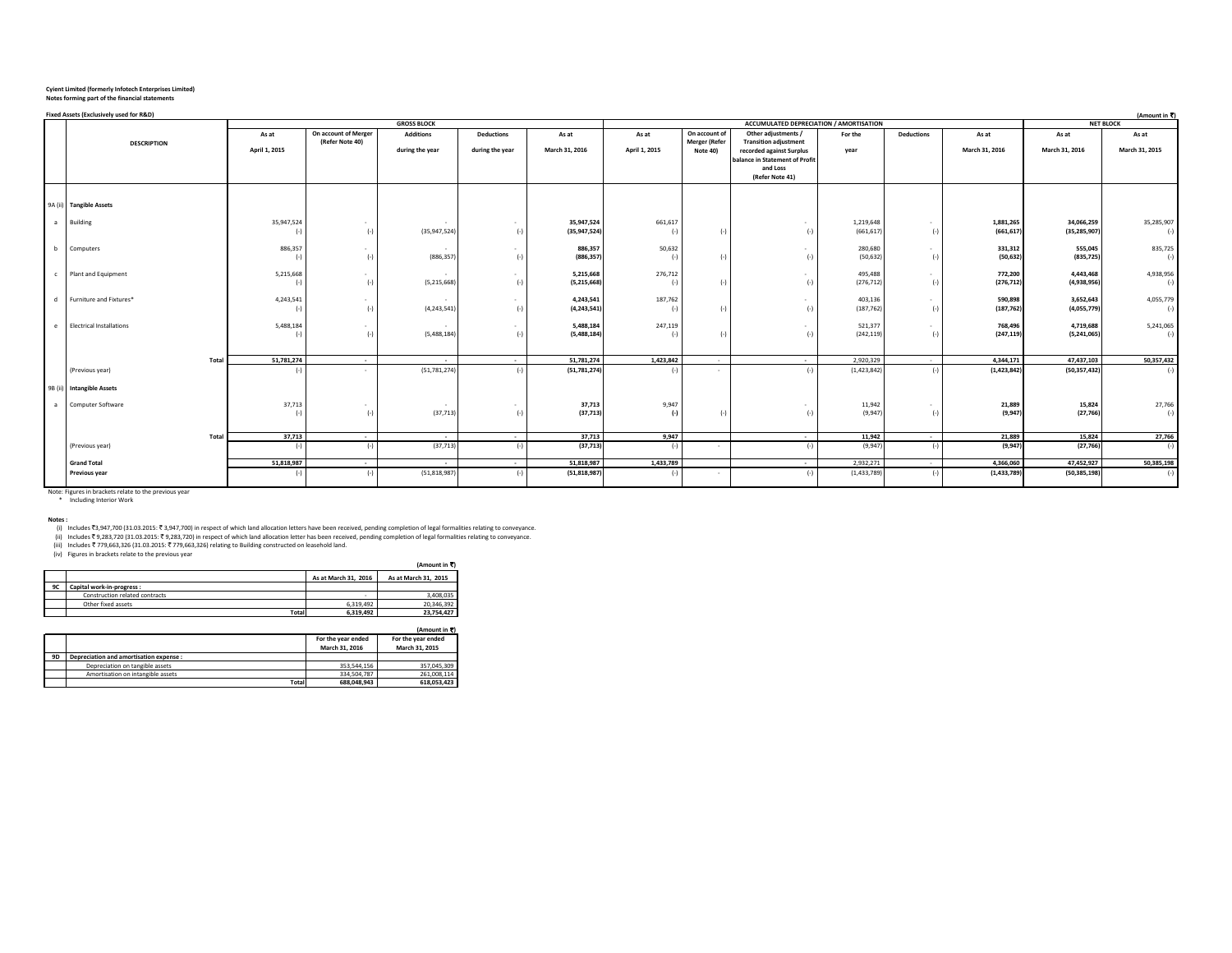**Cyient Limited (formerly Infotech Enterprises Limited)**

|             |                                                                                                    |               | As at March 31, 2016 | As at March 31, 2015 |               |
|-------------|----------------------------------------------------------------------------------------------------|---------------|----------------------|----------------------|---------------|
| <b>Note</b> |                                                                                                    |               | in₹                  | in ₹                 |               |
|             |                                                                                                    |               |                      |                      |               |
| 10          | Non-current investments (at cost)                                                                  |               |                      |                      |               |
|             | Trade (unquoted)                                                                                   |               |                      |                      |               |
|             | a) Investment in wholly owned subsidiaries                                                         |               |                      |                      |               |
|             | Cyient Inc., USA (formerly Infotech Enterprises America Inc.)                                      |               |                      |                      |               |
|             | 500,500 shares without par value                                                                   | 992,873,272   |                      | 992,873,272          |               |
|             | (March 31, 2015: 500,500 shares)                                                                   |               |                      |                      |               |
|             | Cyient Europe Limited, UK (formerly Infotech Enterprises Europe Limited)                           |               |                      |                      |               |
|             | 185,000,000 shares of 1 pence each fully paid up                                                   | 303,747,950   |                      | 303,747,950          |               |
|             | (March 31, 2015:185,000,000 shares of 1 pence each fully paid)                                     |               |                      |                      |               |
|             | Cyient GmbH, Germany (formerly Infotech Enterprises GmbH)                                          |               |                      |                      |               |
|             | 12,000 shares of Euro 50 each fully paid up                                                        | 70,762,244    |                      | 70,762,244           |               |
|             | (March 31, 2015: 12,000 shares of Euro 50 each fully paid)                                         |               |                      |                      |               |
|             | Infotech Geospatial (India) Private Limited, India (Refer Note 40)                                 |               |                      | 43,600,000           |               |
|             | (March 31, 2015 : 4,000,000 shares of ₹ 10 each fully paid)                                        |               |                      |                      |               |
|             | Cyient KK, Japan (formerly Infotech Enterprises Japan KK)                                          |               |                      |                      |               |
|             | 900 shares of JPY 10,000 each fully paid up                                                        | 4,787,622     |                      | 4,787,622            |               |
|             | (March 31, 2015 : 900 shares of JPY 10,000 each fully paid)                                        |               |                      |                      |               |
|             | Infotech Enterprises Information Technology Services Private Limited, India (Refer Note 29.1 (vi)) |               |                      | 100,000              |               |
|             | (March 31, 2015: 10,000 shares of ₹ 10 each fully paid)                                            |               |                      |                      |               |
|             | Cyient Singapore Private Limited (Refer Note 29.1 (v))                                             | 238,179,600   |                      |                      |               |
|             | 3,599,977 equity shares of USD 1 each fully paid up                                                |               |                      |                      |               |
|             | Cyient Australia Pty Limited (Refer Note 29.1 (ii))                                                | 46,265        |                      |                      |               |
|             | 1000 equity shares of AUD 1 each fully paid up                                                     |               |                      |                      |               |
|             | b) Investment in partly owned subsidiaries                                                         |               |                      |                      |               |
|             | Cyient Insights Private Limited, India (Refer Note 29.1 (i))                                       | 87,938,018    |                      | 87,938,018           |               |
|             | 1,019,734 shares of ₹10 each fully paid up                                                         |               |                      |                      |               |
|             | (March 31, 2015: 1,019,734 shares of ₹ 10 each fully paid)                                         |               |                      |                      |               |
|             | Rangsons Electronics Private Limited, India (Refer Note 29.1(iii) & 29.2)                          | 2,857,722,220 |                      | 2,925,310,754        |               |
|             | 1,011,580 shares of ₹10 each fully paid up                                                         |               |                      |                      |               |
|             | (March 31, 2015: 1,011,580 shares of ₹ 10 each fully paid)                                         |               |                      |                      |               |
|             |                                                                                                    |               | 4.556.057.191        |                      | 4.429.119.860 |
|             | c) Investment in joint venture - jointly controlled entity                                         |               |                      |                      |               |
|             | Infotech HAL Limited, India                                                                        |               | 20,000,000           |                      | 20,000,000    |
|             | 2,000,000 Shares of ₹ 10 each fully paid up                                                        |               |                      |                      |               |
|             | (March 31, 2015: 2,000,000 shares of ₹10 each fully paid)                                          |               |                      |                      |               |
|             | d) Investment in associate                                                                         |               |                      |                      |               |
|             | Infotech Aerospace Services Inc., USA                                                              |               | 11,172,000           |                      | 11,172,000    |
|             | 490 Shares of \$0.01 par value fully paid-up                                                       |               |                      |                      |               |
|             | (March 31, 2015 : 490 shares of \$0.01 each fully paid)                                            |               |                      |                      |               |
|             | Total                                                                                              |               | 4.587.229.191        |                      | 4.460.291.860 |

**Note :** Aggregate amount of unquoted investments 4,587,229,191 4,460,291,860

|      |                                                                                                                                                                                                                                                                                                                                  |                                                        | As at March 31, 2016                                                  | As at March 31, 2015                                  |                                                                      |
|------|----------------------------------------------------------------------------------------------------------------------------------------------------------------------------------------------------------------------------------------------------------------------------------------------------------------------------------|--------------------------------------------------------|-----------------------------------------------------------------------|-------------------------------------------------------|----------------------------------------------------------------------|
| Note |                                                                                                                                                                                                                                                                                                                                  |                                                        | in₹                                                                   | in ₹                                                  |                                                                      |
| 11   | Long term loans and advances<br>(Unsecured)<br>a) Capital advances, considered good                                                                                                                                                                                                                                              |                                                        | 4,577,675                                                             |                                                       | 15.096.121                                                           |
|      | b) Security deposits<br>Considered good<br>Considered doubtful<br>Less: Provision for doubtful deposits                                                                                                                                                                                                                          | 114,738,088<br>16,200,000<br>130,938,088<br>16,200,000 | 114,738,088                                                           | 88,043,560<br>16,200,000<br>104,243,560<br>16,200,000 | 88,043,560                                                           |
|      | c) Loans and advances to related parties, considered good (Refer Note 23(ii))<br>d) Prepaid expenses, considered good<br>e) Advance income taxes [net of provisions ₹ 2,903,188,047 (March 31, 2015 ₹ 2,288,671,527)]<br>f) MAT credit entitlement, considered good (Refer Note 32.4)<br>g) Balances with government authorities |                                                        | 176,371,490<br>36,577,598<br>457,185,876<br>32,863,855<br>663,487,115 |                                                       | 108,613,278<br>13,092,298<br>303,714,899<br>2,009,229<br>573,405,585 |
|      | Total                                                                                                                                                                                                                                                                                                                            |                                                        | 1,485,801,697                                                         |                                                       | 1,103,974,970                                                        |

|      |                                                                                                                                     |     | As at March 31, 2016 | As at March 31, 2015 |             |
|------|-------------------------------------------------------------------------------------------------------------------------------------|-----|----------------------|----------------------|-------------|
| Note |                                                                                                                                     | in₹ |                      | in ₹                 |             |
|      |                                                                                                                                     |     |                      |                      |             |
| 12   | <b>Current Investments</b>                                                                                                          |     |                      |                      |             |
|      | Quoted trade Investments (at lower of cost and fair value)                                                                          |     |                      |                      |             |
|      | <b>Investment in Mutual Funds:</b>                                                                                                  |     |                      |                      |             |
|      | Nil (31.03.2015 - 40,222) Units of ₹ 1000 each IDFC Money Manager Fund - Investment Plan - Daily Dividend- (Regular Plan)           |     |                      |                      | 40,240,224  |
|      | Nil (31.03.2015 - 3,857,933) Units of ₹ 10 each JM High Liquidity Fund - Daily Dividend Option (39)                                 |     |                      |                      | 40.239.009  |
|      | Nil (31.03.2015 - 40.611) Units of ₹1000 each Reliance Liquid Fund - Cash Plan - Daily Dividend Option Dividend Reinvestment        |     |                      |                      | 45.246.472  |
|      | Nil (31.03.2015 - 44,999) Units of ₹ 1000 each Taurus Liquid Fund - Existing Plan - Super Institutional Daily Dividend Reinvestment |     |                      |                      | 45,010,820  |
|      | Nil (31.03.2015 - 3,492,720) Units of ₹10 each Sundaram Ultra Short-term Fund Regular Daily Dividend Option Reinvestment            |     |                      |                      | 35.056.430  |
|      | Nil (31.03.2015 - 43.885) Units of ₹1000 each Baroda Pioneer Treasury Advantage Fund - Plan A Daily Dividend-Reinvestment           |     | ٠                    |                      | 45,000,000  |
|      | Nil (31.03.2015 - 39,581) Units of ₹ 1000 each L&T Liquid fund - Daily Dividend Reinvestment Plan                                   |     |                      |                      | 40.041.669  |
|      | 50,223 (31.03.2015 - 45,191) Units of ₹ 1000 each Religare Invesco Liquid Fund - Daily Dividend                                     |     | 50,284,356           |                      | 45,241,872  |
|      | 499,961 (31.03.2015 - Nil) Units of ₹100 each Birla Sun Life Cash Plus - Daily dividend - Regular plan                              |     | 50,093,549           |                      | $\sim$      |
|      | 50,004 (31.03.2015 - Nil) Units of ₹1000 each Axis Liquid Fund - Daily dividend Reinvestment                                        |     | 50.021.648           |                      | $\sim$      |
|      | 47,822 (31.03.2015 - Nil) Units of ₹1000 each UTI-Liquid Cash Plan Institutional Daily Dividend Reinvestment                        |     | 48,751,678           |                      | $\sim$      |
|      | 45.942 (31.03.2015 - Nil) Units of ₹1000 each IDBI Liquid Fund Regular Plan Daily Dividend Reinvestment                             |     | 46,177,198           |                      | $\sim$      |
|      | 406,722 (31.03.2015 - Nil) Units of ₹100 each ICICI Prudential Liquid Fund Regular Plan Daily Dividend                              |     | 40.698.051           |                      | $\sim$      |
|      | 45,766 (31.03.2015 - Nil) Units of ₹1000 each Baroda Pioneer Liquid Fund - Plan A Daily Dividend Reinvestment                       |     | 45,817,467           |                      | $\sim$      |
|      | 47.951 (31.03.2015 - Nil) Units of ₹1000 each L&T Liquid fund - Daily dividend reinvestment plan                                    |     | 48,508,419           |                      | $\sim$      |
|      | 45,919 (31.03.2015 - Nil) Units of ₹1000 each IDFC Cash fund - Daily dividend Regular plan                                          |     | 45,940,419           |                      | $\sim$      |
|      | 30,062 (31.03.2015 - Nil) Units of ₹1500 each Reliance Liquid Fund Cash Plan Daily Dividend Option Dividend Reinvestment            |     | 45,957,130           |                      | $\sim$      |
|      | 4,298,654 (31.03.2015 - Nil) Units of ₹10 each Sundaram Money Fund Regular Daily Dividend Option Reinvestment                       |     | 43,396,203           |                      | $\sim$      |
|      | 40,391 (31.03.2015 - Nil) Units of ₹1000 each Kotak Floater Short Term Daily Dividend Regular Plan                                  |     | 40.860.641           |                      | $\sim$      |
|      | 98,181 (31.03.2015 - Nil) Units of ₹1000 each HDFC Liquid Fund Dividend Daily Reinvestment                                          |     | 100,126,546          |                      | $\sim$      |
|      | 3,917,754 (31.03.2015 - Nil) Units of ₹10 each JM High Liquidity Fund Daily Dividend Option                                         |     | 40,862,962           |                      | $\sim$      |
|      | 45,050 (31.03.2015 - Nil) Units of ₹1000 each DSP Black Liquid Fund Institutional Plan Dally Dividend                               |     | 45.077.619           |                      | $\sim$      |
|      | 43,629 (31.03.2015 - Nil) Units of ₹1000 each LIC Nomura MF Liquid Fund Dividend Plan                                               |     | 47,905,038           |                      | $\sim$      |
|      |                                                                                                                                     |     |                      |                      |             |
|      | Total                                                                                                                               |     | 790.478.924          |                      | 336.076.496 |
|      |                                                                                                                                     |     |                      |                      |             |
|      | Note:                                                                                                                               |     |                      |                      |             |
|      | Aggregate amount of quoted investments                                                                                              |     | 790,478,924          |                      | 336,076,496 |
|      | Aggregate market value of quoted investments                                                                                        |     | 790.566.064          |                      | 336.079.777 |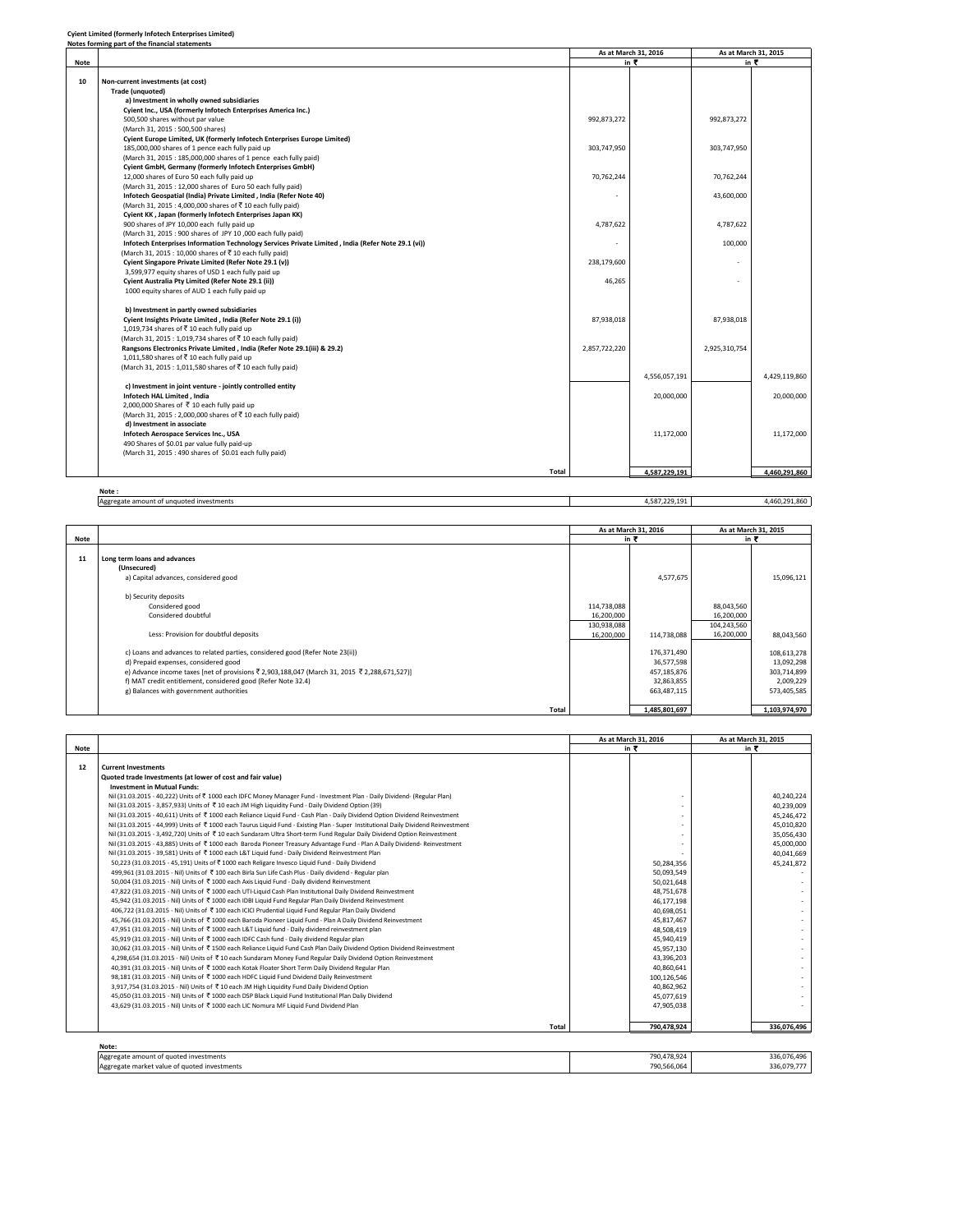| Note |                                                                                                                                                                                             |                           | As at March 31, 2016 |                           | As at March 31, 2015 |
|------|---------------------------------------------------------------------------------------------------------------------------------------------------------------------------------------------|---------------------------|----------------------|---------------------------|----------------------|
|      |                                                                                                                                                                                             |                           | in ₹                 | in ₹                      |                      |
| 13   | Trade receivables *<br>(Unsecured)<br>Trade receivables outstanding for a period exceeding six months from<br>the date they were due for payment:<br>Considered good<br>Considered doubtful | 157,758,816<br>83,901,840 |                      | 244,962,256<br>51,544,871 |                      |
|      | Less: Provision for doubtful trade receivables                                                                                                                                              | 241,660,656<br>83,901,840 | 157,758,816          | 296,507,127<br>51,544,871 | 244,962,256          |
|      | Other trade receivables, considered good                                                                                                                                                    |                           | 2,644,592,363        |                           | 2,738,954,532        |
|      | Total *                                                                                                                                                                                     |                           | 2,802,351,179        |                           | 2,983,916,788        |
|      | * Refer Note 29.2(b) for dues from related parties                                                                                                                                          |                           |                      |                           |                      |

| <b>Note</b> |                                                                                               |               | As at March 31, 2016 |               | As at March 31, 2015 |
|-------------|-----------------------------------------------------------------------------------------------|---------------|----------------------|---------------|----------------------|
|             |                                                                                               |               | in ₹                 | in₹           |                      |
| 14          | <b>Cash and bank balances</b>                                                                 |               |                      |               |                      |
|             | Cash on hand                                                                                  |               | 234,884              |               | 127,852              |
|             | Balances with banks                                                                           |               |                      |               |                      |
|             | In current accounts                                                                           | 436,827,791   |                      | 313,799,947   |                      |
|             | In EEFC Accounts                                                                              | 396,156,375   |                      | 297,394,454   |                      |
|             | In deposit accounts (Refer Note (i) below)                                                    | 4,039,424,129 |                      | 3,784,520,864 |                      |
|             | In earmarked accounts                                                                         |               |                      |               |                      |
|             | Unpaid dividend account                                                                       | 11,852,464    |                      | 7,085,306     |                      |
|             | In deposits held as margin money/security for bank guarantees (Refer Note (ii) below)         | 28,069,066    | 4,912,329,825        | 21,623,908    | 4,424,424,479        |
|             | Remittance in transit                                                                         |               | 43,695,160           |               |                      |
|             |                                                                                               |               |                      |               |                      |
|             | Total                                                                                         |               | 4,956,259,869        |               | 4,424,552,331        |
|             | Of the above, balances that meet the definition of cash and cash equivalents as per AS-3 Cash |               |                      |               |                      |
|             | <b>Flow Statement</b>                                                                         |               | 4,916,338,339        |               | 4,395,843,117        |

Note:

- (i) Balances with banks include deposits aggregating to ₹1,991,241 (March 31, 2015 ₹1,663,581) and margin monies amounting to ₹6,231,438 (March 31, 2015 - $\bar{\bar{\tau}}$  1,414,970) which have an original maturity of more than 12 months from the Balance Sheet Date.
- (ii) Includes deposits placed in lien for credit facilities aggregating ₹ 21,837,628 (March 31, 2015 ₹ 20,212,938) and margin monies amounting ₹ 6,231,438 (March 31, 2015 - $\bar{z}$  1,414,970).

|      |                                                                            |            | As at March 31, 2016 |            | As at March 31, 2015 |
|------|----------------------------------------------------------------------------|------------|----------------------|------------|----------------------|
| Note |                                                                            |            | in ₹                 | in ₹       |                      |
| 15   | Short-term loans and advances<br>(Unsecured)                               |            |                      |            |                      |
|      | Loans and advances to related parties, considered good (Refer Note 23(ii)) |            | 158,331,287          |            | 39,362,285           |
|      | Loans and advances to employees                                            |            |                      |            |                      |
|      | Considered good                                                            | 24,912,885 |                      | 16,941,438 |                      |
|      | Considered doubtful                                                        | 235,718    |                      | 235,718    |                      |
|      |                                                                            | 25,148,603 |                      | 17,177,156 |                      |
|      | Less: Provision for doubtful debts                                         | 235,718    | 24,912,885           | 235,718    | 16,941,438           |
|      | Prepaid expenses, considered good                                          |            | 353,192,196          |            | 299,839,496          |
|      | Derivative assets (Refer Note 24.1)                                        |            | 171,255,316          |            | 462,817,433          |
|      | Other loans and advances                                                   |            |                      |            |                      |
|      | Considered good                                                            | 41,587,651 |                      | 23,571,176 |                      |
|      | Considered doubtful                                                        | 473,827    |                      | 473,827    |                      |
|      |                                                                            | 42,061,478 |                      | 24,045,003 |                      |
|      | Less: Provision for other doubtful loans and advances                      | 473,827    | 41,587,651           | 473,827    | 23,571,176           |
|      | Total                                                                      |            | 749,279,335          |            | 842,531,828          |

| <b>Note</b> |                                         |      | As at March 31, 2016 | As at March 31, 2015 |               |  |
|-------------|-----------------------------------------|------|----------------------|----------------------|---------------|--|
|             |                                         | in ' |                      |                      | in            |  |
| 16          | Other current assets                    |      |                      |                      |               |  |
|             | Unbilled revenue                        |      | 821,606,025          |                      | 889,685,353   |  |
|             | Interest accrued on deposits and others |      | 118,345,141          |                      | 135,386,220   |  |
|             | Others                                  |      | 58,673,883           |                      | 107,314,629   |  |
|             |                                         |      |                      |                      |               |  |
|             |                                         |      | 998,625,049          |                      | 1,132,386,202 |  |